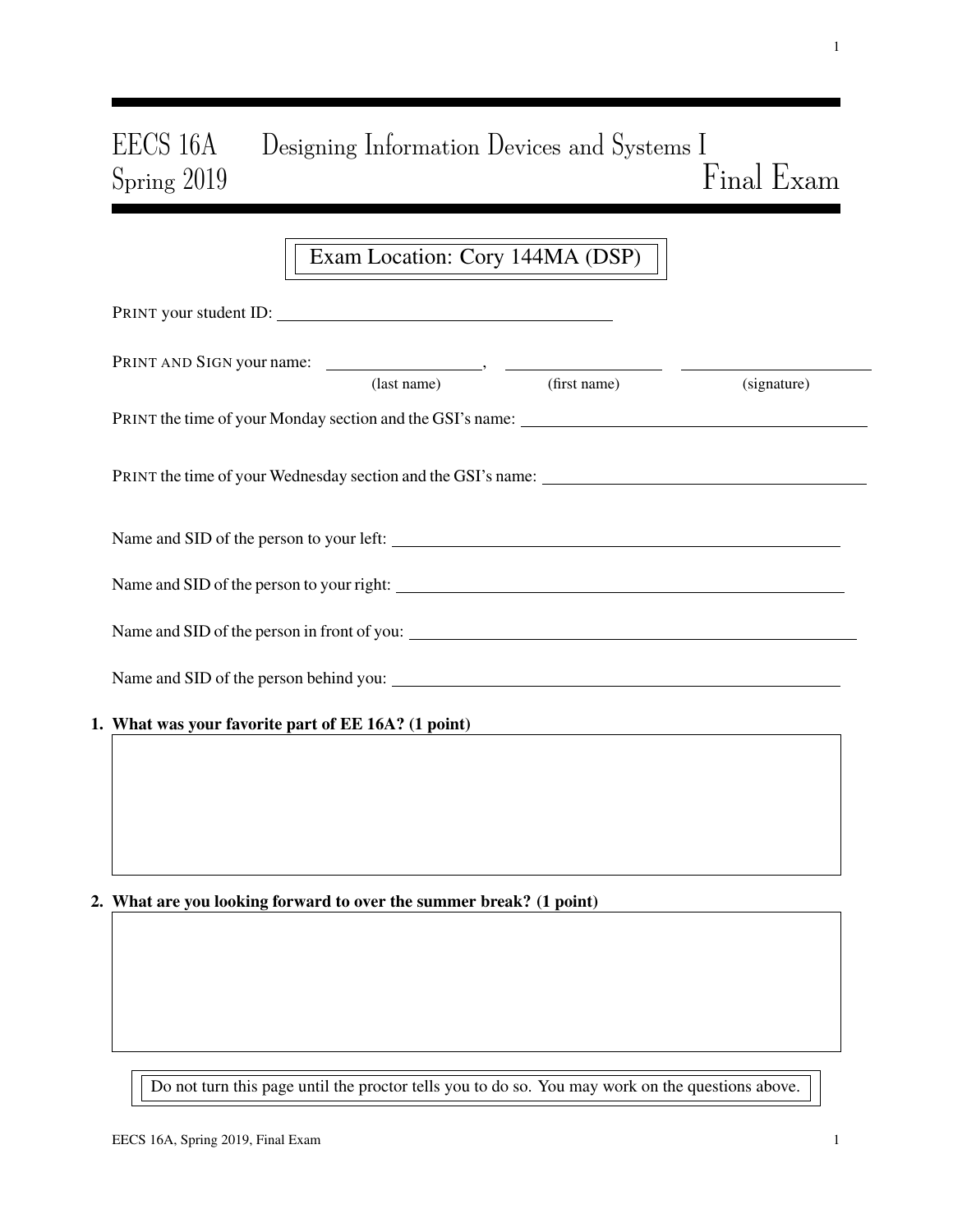Extra page for scratchwork. Work on this page will NOT be graded.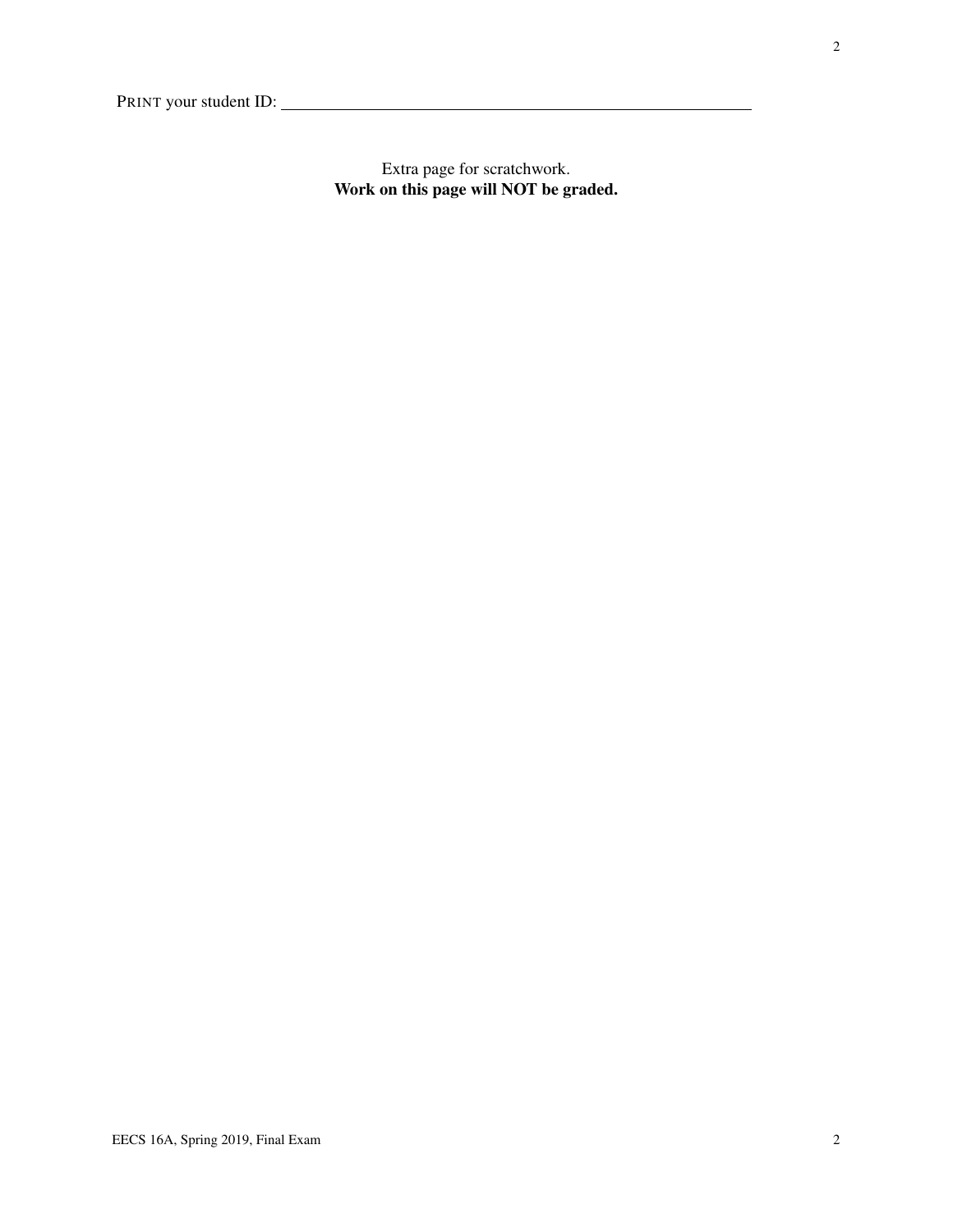#### 3. Sensor Calibration (20 points)

You are setting up a lab experiment that involves measuring the position *s* of an object on a line. For this task, you are given a sensor that outputs a voltage based on the position of an object, as shown in Figure ??. Your goal is to determine a function that returns the best approximation of the object's position based on the sensor's output voltage. You measure the output voltage of the sensor for some positions and get the data in Table ??.



Figure 3.1: Experimental setup for sensor calibration.

Object's Position  $s$  (mm)  $\begin{vmatrix} 1 & 2 & 3 \end{vmatrix}$ Sensor's Output Voltage  $v$  (mV)  $\begin{vmatrix} 4 & 10 & 15 \end{vmatrix}$ 

Table 3.1: Sensor measurements for part (a).

Recall that *m* is *milli-*, or 10−<sup>3</sup> .

(a) (4 points) After plotting the data from Table ??, you notice it is fairly linear. So, you first assume that position is approximated by scaled voltage:

 $s \approx kv$ 

where *k* is a scalar constant. Notice that the points don't exactly lie on a line due to noise. Find *k* that minimizes the squared error  $\|\vec{s} - k\vec{v}\|^2$ .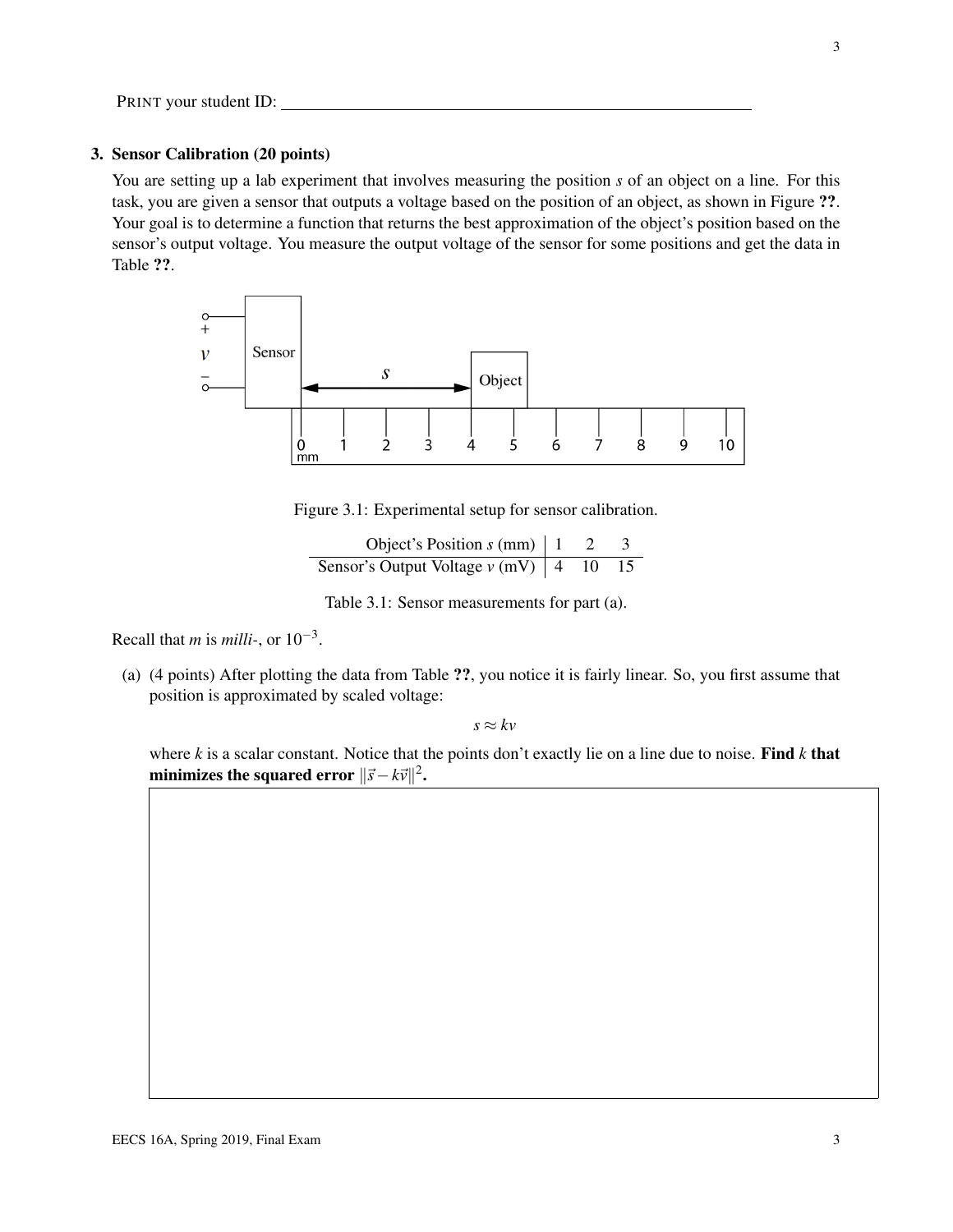(b) (6 points) You measure the output voltage to be −3 at *s* = 0, so you realize there must be a bias on the sensor. Your updated data is in Table ??.

| Object's Position $s$ (mm) $\vert$ 0                |  |  |
|-----------------------------------------------------|--|--|
| Sensor's Output Voltage $v$ (mV) $\vert$ -3 4 10 15 |  |  |

Table 3.2: Sensor measurements for part (b).

You revise your equation as follows:

 $s \approx kv + b$ 

where *b* is a scalar constant representing the bias. Set up the least squares problem to find *k* and *b* using data from Table ??. Derive an expression for *k* and *b* (i.e.,  $\begin{bmatrix} k \ h \end{bmatrix}$ *b*  $\Big] =$ ???), as a function of table data, but DO NOT SOLVE.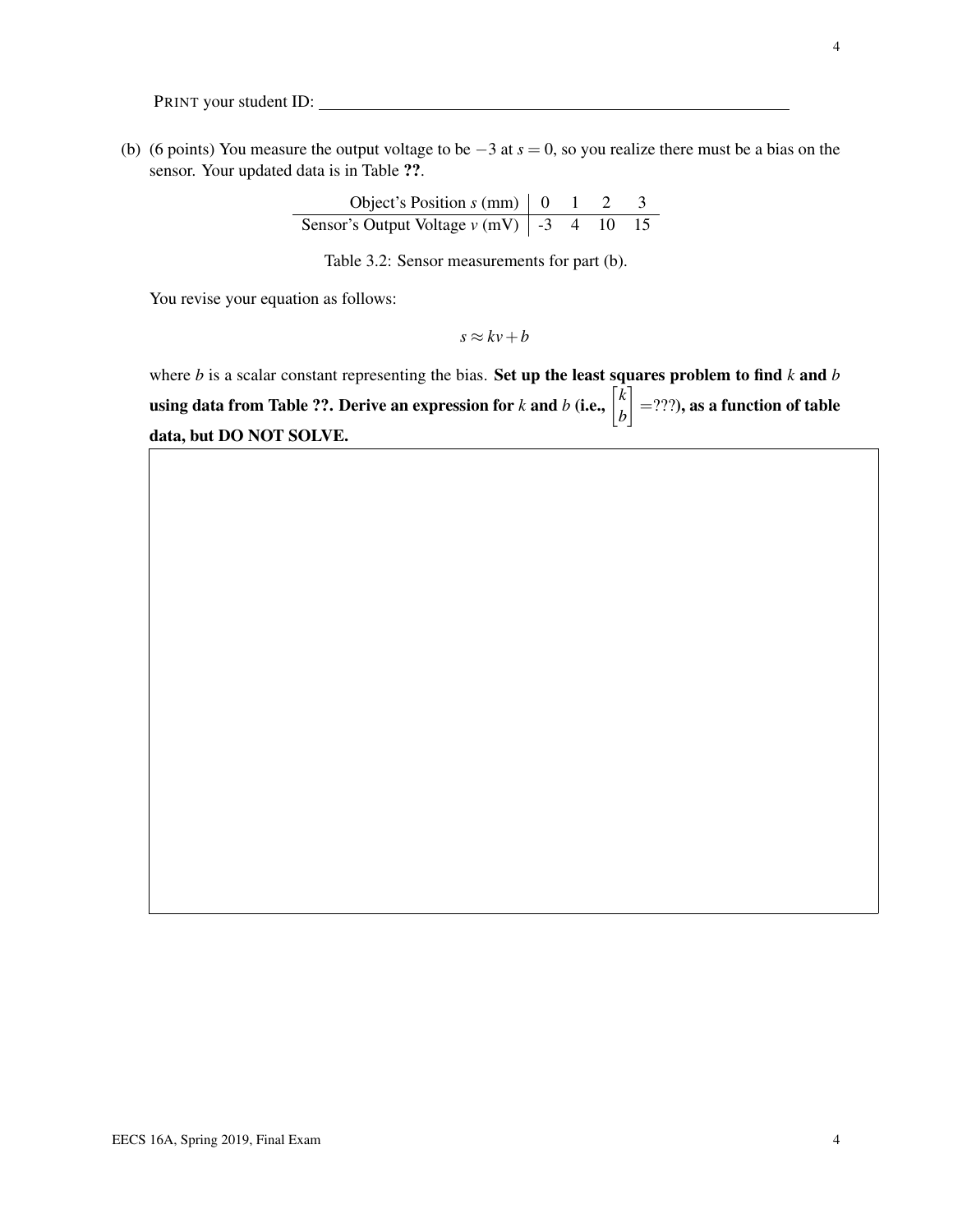(c) (6 points) Using a different sensor, you take more data points and find that these points don't follow your model from (b) very well:

> Object's Position  $s$  (mm)  $\begin{vmatrix} 4 & 5 & 6 & 7 \end{vmatrix}$ Sensor's Output Voltage *v* (mV) | 20 45 98 214

Table 3.3: Sensor measurements for part (c).

By inspection, you decide either a quadratic fit or a logarithmic fit may work. The equations for these mathematical models are as follows:

> $s_{quadratic} \approx a_2v^2 + a_1v + a_0$  $s_{logarithmic} \approx b_1 ln(v) + b_0$

where  $a_0$ ,  $a_1$ ,  $a_2$ ,  $b_0$ , and  $b_1$  are constants. Set up the least squares problems for the two models

using data only from Table ??. Derive expressions for the constants (i.e.,  $\sqrt{ }$  $\overline{1}$ *a*2 *a*1  $|a_0|$  $\begin{bmatrix} b_1 \\ b_0 \end{bmatrix}$  =??? and  $\begin{bmatrix} b_1 \\ b_0 \end{bmatrix}$ *b*0  $\Big] =$ 

???), as functions of table data, but DO NOT SOLVE.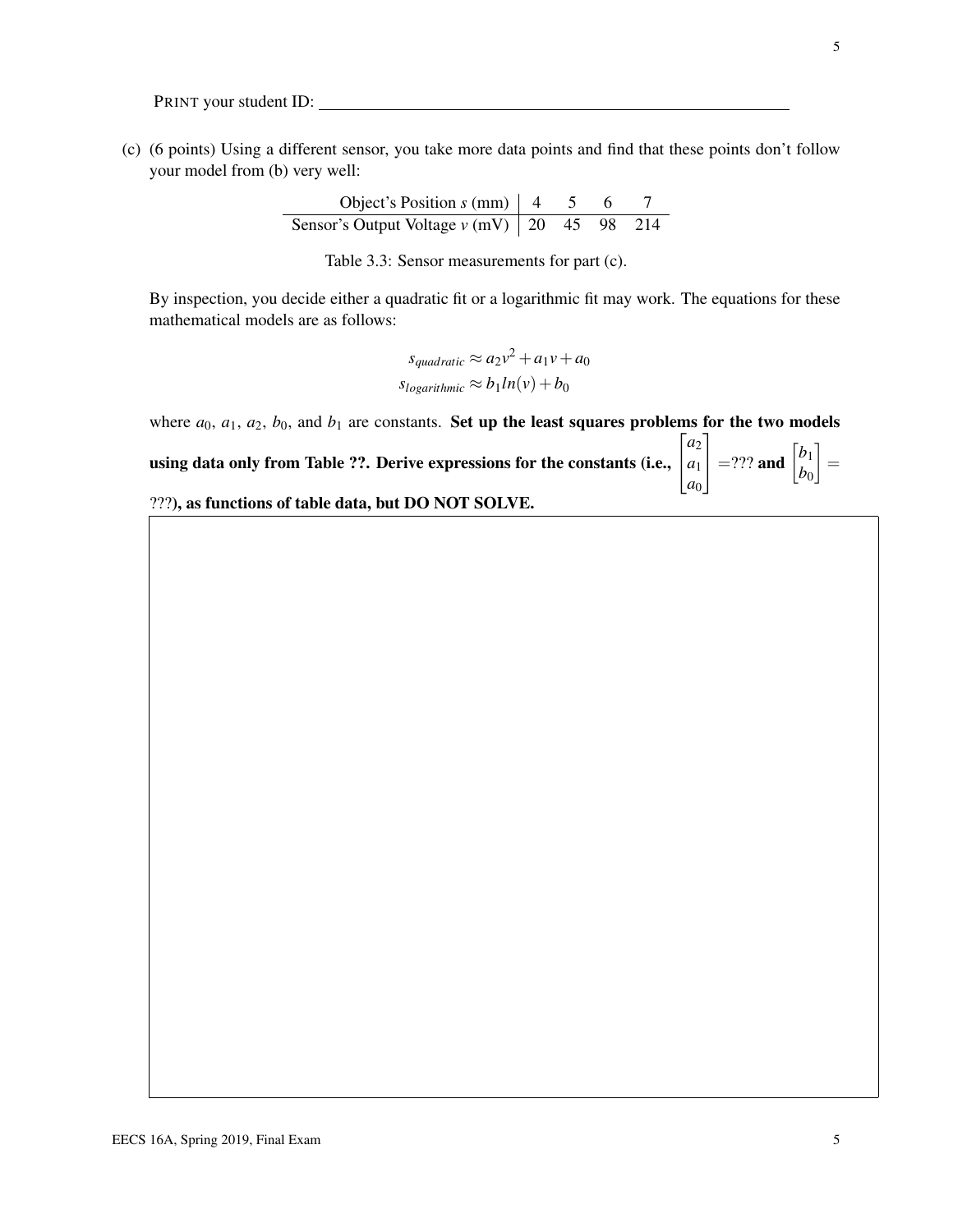(d) (4 points) After fitting the models from part (c), assume you calculate the following errors  $e = s_{approximate} - s_{measured}$  for the sets of data in that part:

| Object's Position $s$ (mm)    |        |     |  |
|-------------------------------|--------|-----|--|
| $e_{quadratic}$ (mm)          | $-1.5$ | 0.5 |  |
| $e_{logarithmic}$ (mm)   -0.9 |        |     |  |

In the context of least squares, which is the better fit? Justify your answer mathematically.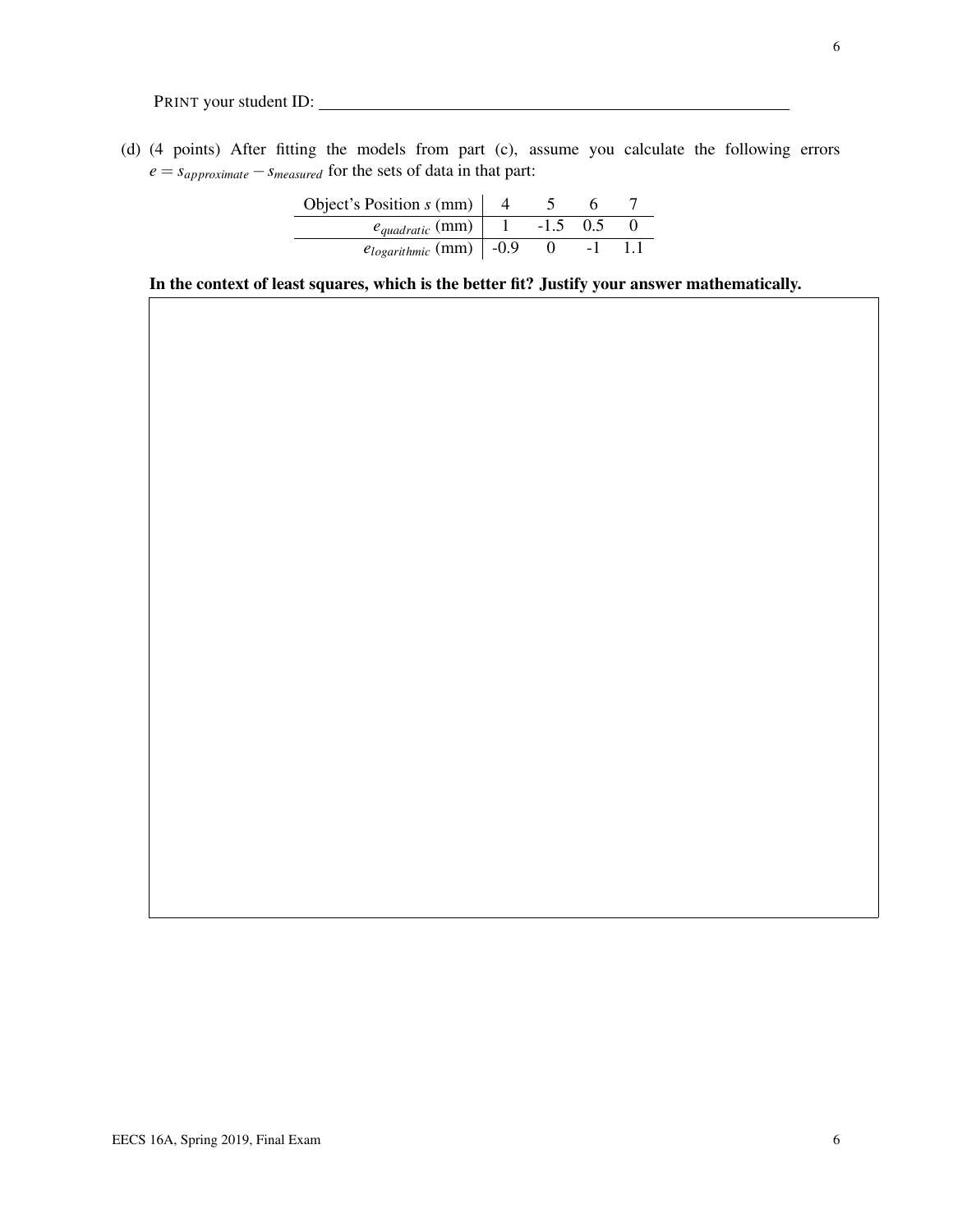7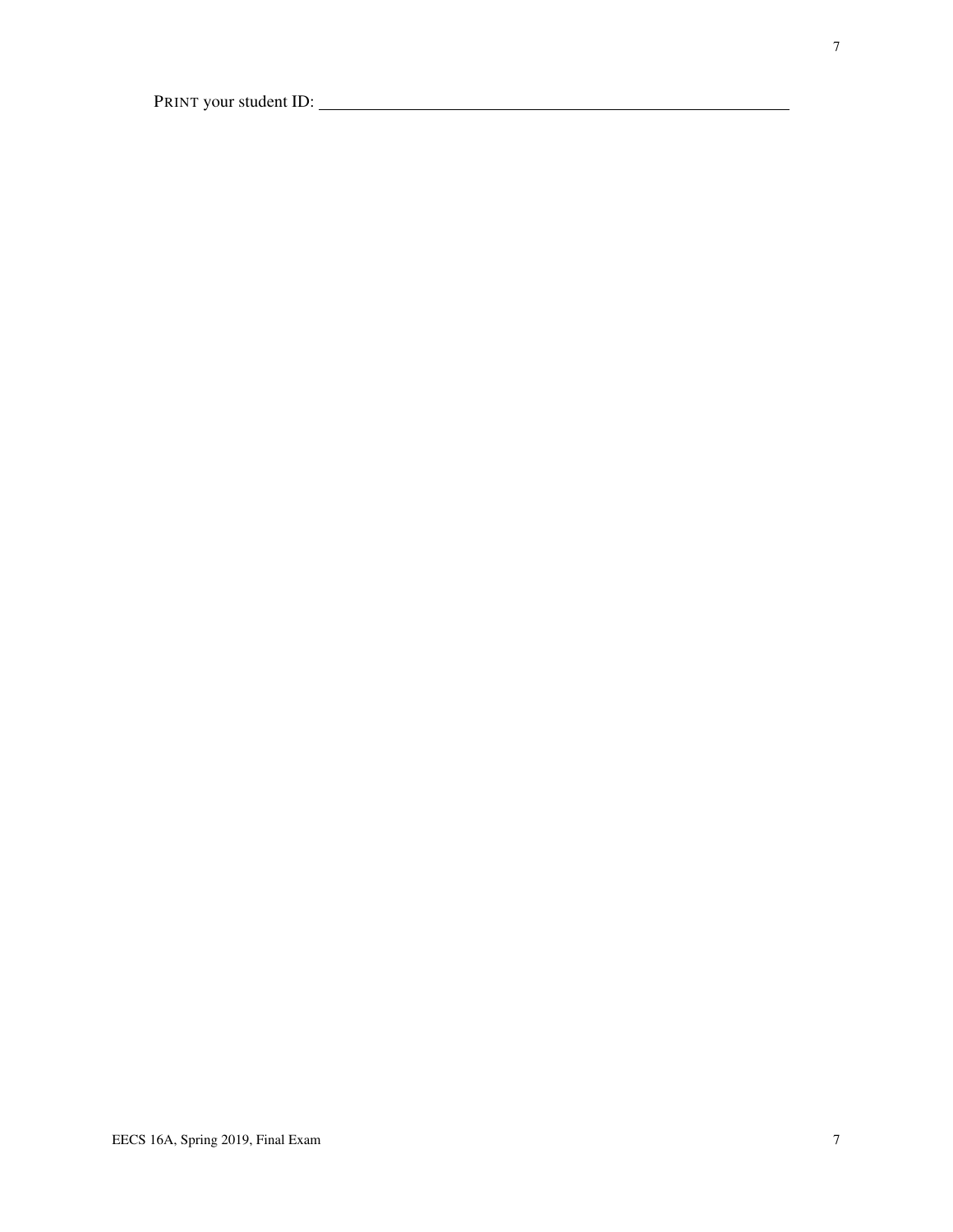#### 4. I think *neuron* to something! (18 points)

Figure ?? shows a diagram of a neural cell membrane. There are pumps and channels for both sodium (Na<sup>+</sup>) and potassium  $(K^+)$ .

Despite their names, the channels act as current sources while the pumps behave like resistors. The membrane itself acts as a capacitor, as it is able to build up charge on either side.



Figure 4.1: Diagram of the neural membrane



Figure 4.2: Circuit model of the neural membrane

(a) (3 points) In Figure ??, explain why, if we attach different loads and measure the currents and voltages through the loads, we will not be able to find values for  $I_K$  and  $R_K$ .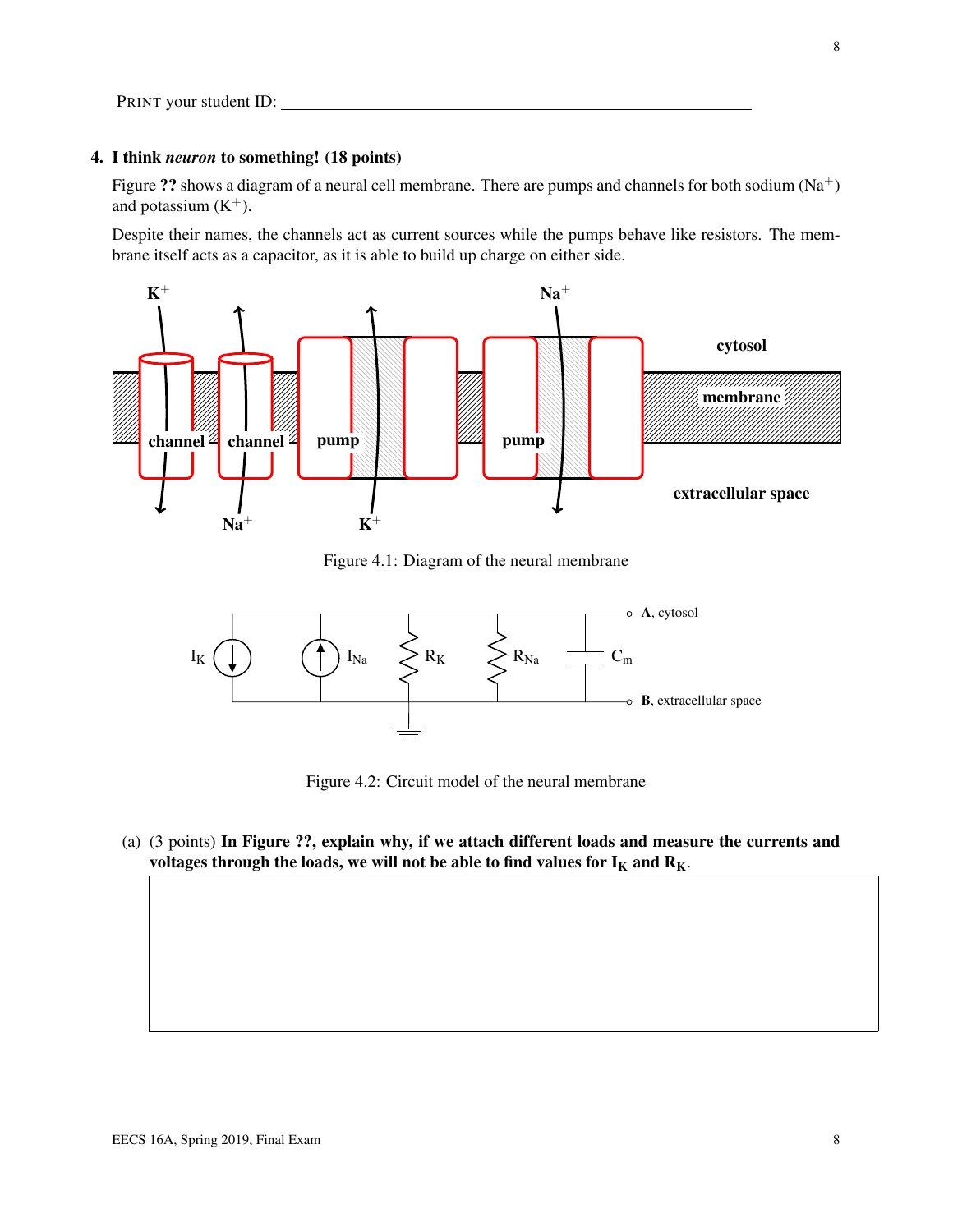(b) (4 points) Thankfully, some of your biologist friends know how to remove the sodium channel and pump so you can measure  $I_K$  and  $R_K$ . Doing this, you are left with the following:



Figure 4.3: Membrane with sodium  $(Na<sup>+</sup>)$  complexes removed

*At steady state*, you measure an open-circuit voltage of  $V_{CD} = -100$  mV. Also at steady state, you find a short-circuit current of  $I_{CD} = -50 \text{ pA}$ . Find I<sub>K</sub> and R<sub>K</sub>. *Hint: recall that p (pico) is* 10<sup>-12</sup>.

(c) (4 points) Similarly, you find that  $I_{Na} = \frac{1}{100} \cdot I_K$  and  $R_{Na} = 100 \cdot R_K$ . Find  $V_{AB}$  in Figure ?? in terms of  $I_K$  and  $R_K$ .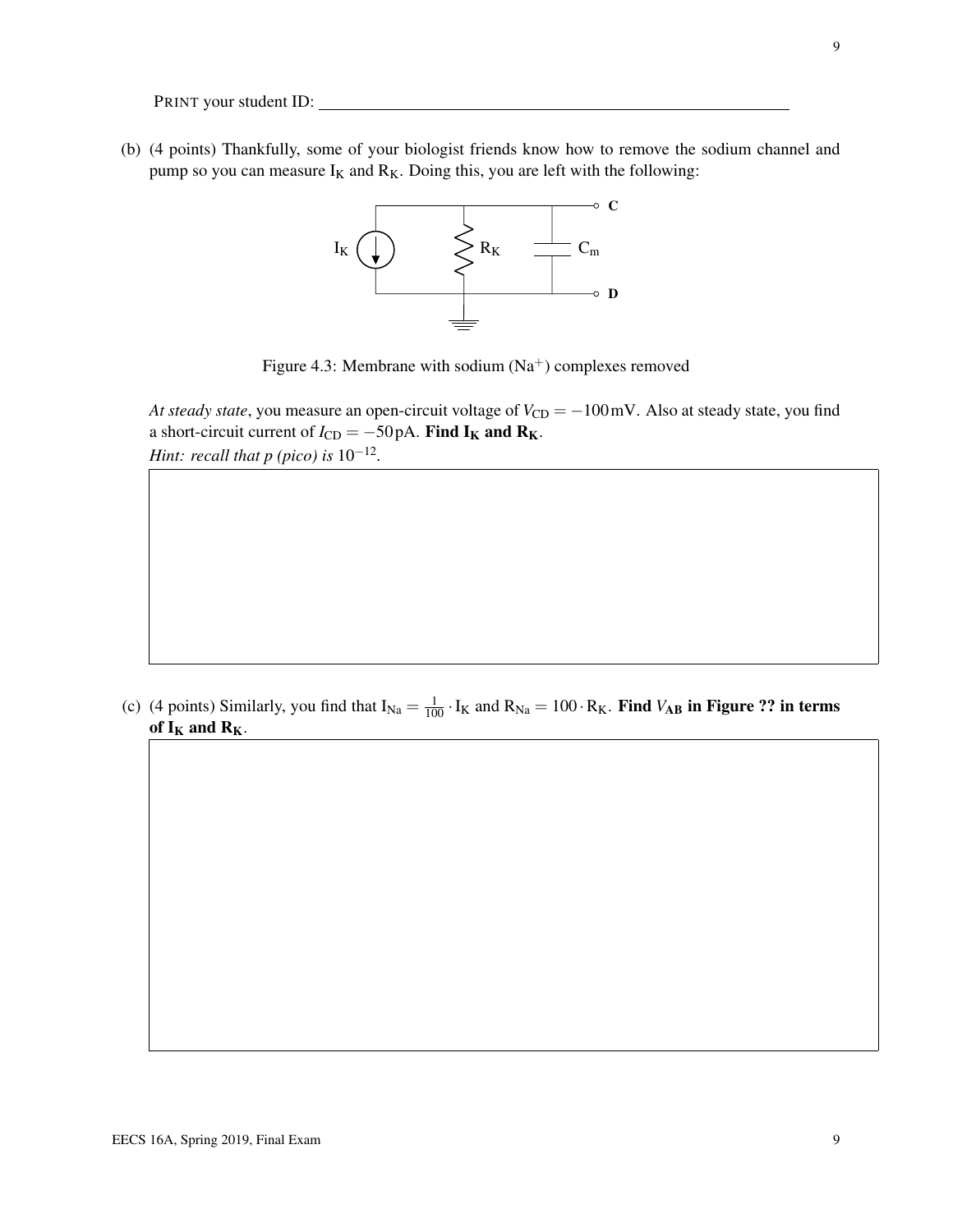(d) (7 points) Due to the high values of the resistors and the solution to part (c), we will now neglect the resistors and passive sodium channels.

Neurons transmit signals from one to the other via neurotransmitters. When a nearby neuron releases the neurotransmitter acetylcholine, special acetylcholine-gated sodium channels open wide, allowing a large amount of sodium  $I_{\text{Na}}^{(d)}$  to rush into the cytosol.

If  $I_{Na}^{(d)}$  is on for long enough, the membrane voltage changes enough that it reaches a critical value  $V_{ref}$ , triggering a neural response.



Figure 4.4: Triggerable membrane

Assuming:

•  $I_K = 50 pA$ •  $I_{Na}^{(d)} = 150 pA$ •  $C_m = 20pF$  •  $V_+$  is initially  $-100mV$ , •  $V_{\text{ref}} = -50 \text{mV}$ 

How long does it take to trigger a response from the neuron?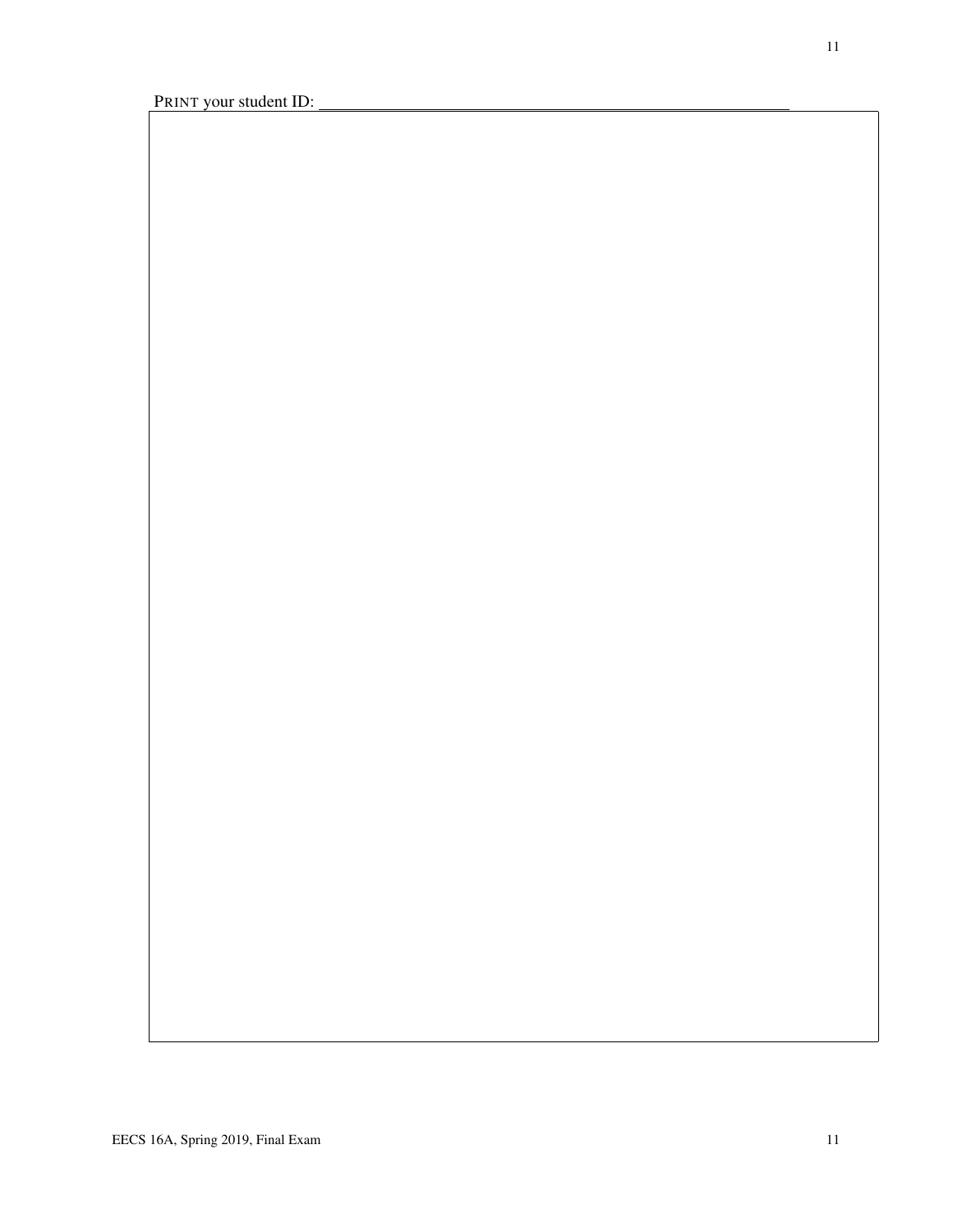#### 5. Tracking your TA Terry (10 points)

Terry is a very mischievous child, and his mother is interested in tracking him. Terry sends meetup locations in the form of a two-dimensional real vector to his friends. His mother is convinced he is encoding his messages in a different basis, but she doesn't quite know how, so she asks for your help in figuring it out. For this problem, the  $\mathbb{R}^2$  standard basis vectors will be denoted by

$$
\vec{e}_1 = \begin{bmatrix} 1 \\ 0 \end{bmatrix}, \ \vec{e}_2 = \begin{bmatrix} 0 \\ 1 \end{bmatrix}
$$

(a) (2 points) You are given that the text sent by Terry is  $\begin{bmatrix} 2 \\ 2 \end{bmatrix}$ 3  $\Big]$ . The mom only knows the **standard basis**, while Terry is using basis vectors  $\vec{v}_1$  and  $\vec{v}_2$ . Based on this information, write the location each person thinks the text refers to as a linear combination of the given basis vectors:  $\vec{e}_1$ ,  $\vec{e}_2$ ,  $\vec{v}_1$ ,  $\vec{v}_2$ . Label your answer for the mother as  $\vec{r}_m$  and  $\vec{r}_t$  for Terry.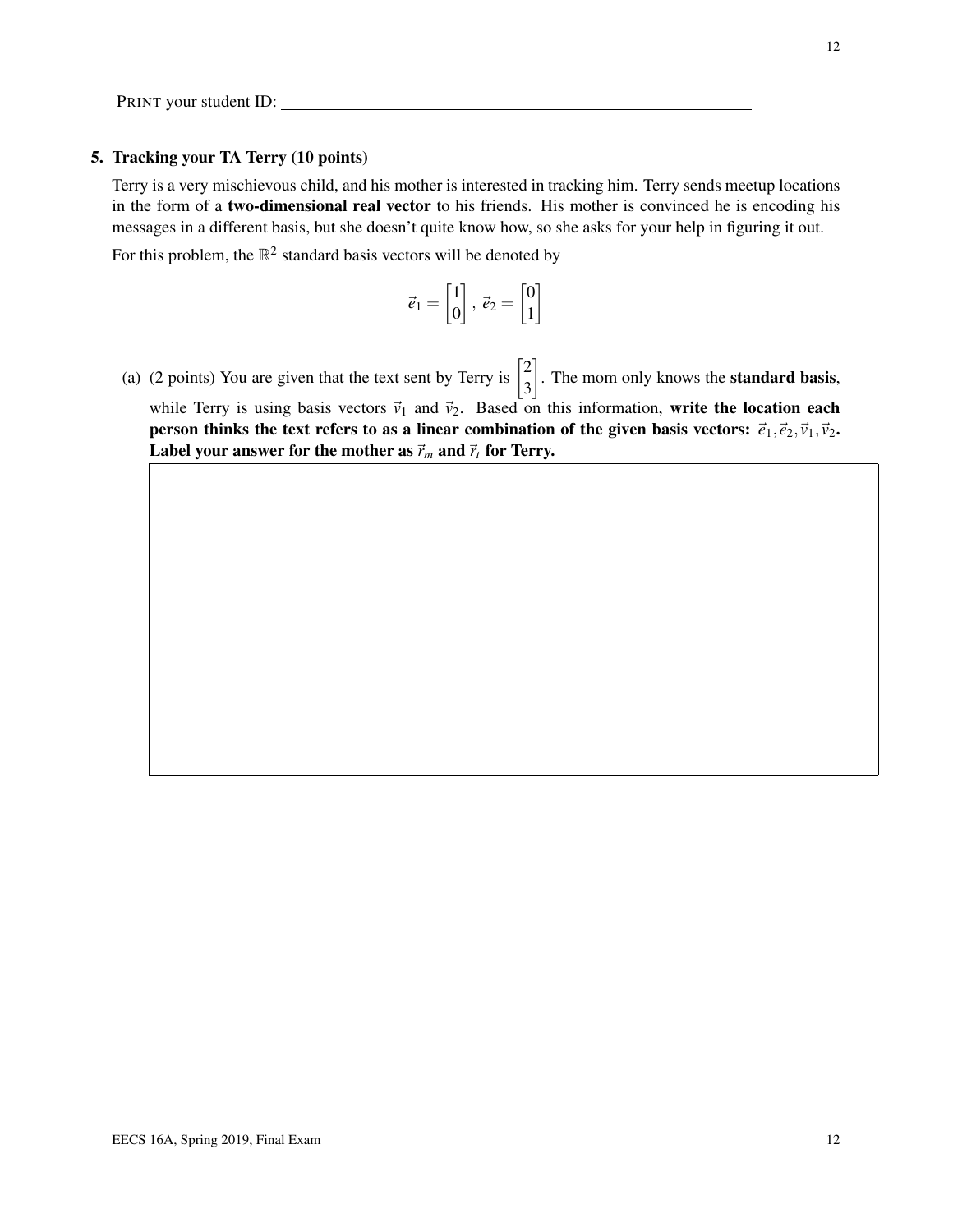(b) (3 points) Now you're told that Terry sent a text  $\begin{bmatrix} 1 \\ 4 \end{bmatrix}$ 4 . Terry's friend tells you that Terry's location is given by the vector  $\begin{bmatrix} 8 \\ 0 \end{bmatrix}$ 9 . Assuming this vector represents the standard basis coordinates of Terry's actual location, determine the unique basis vectors he is using, or if it is impossible–explain why.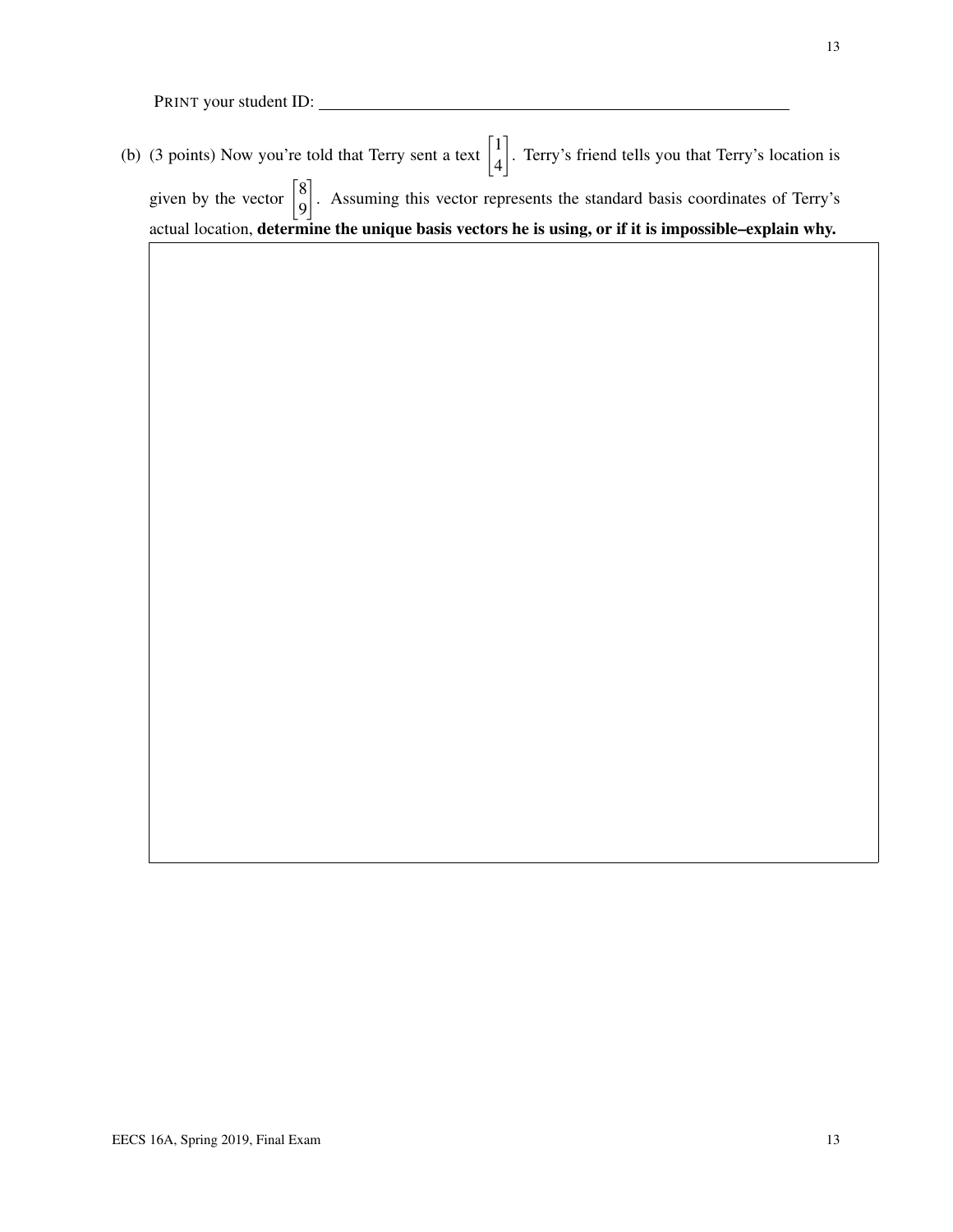(c) (5 points) As it turns out, Terry is a nice guy and is not doing anything mischievous after all. To prove it, he decides to help his mom learn how he's encoding his messages. He gives his mom a new set of basis vectors P:

$$
\vec{p}_1 = \begin{bmatrix} 0 \\ 3 \end{bmatrix} \text{ and } \vec{p}_2 = \begin{bmatrix} 3 \\ 4 \end{bmatrix}
$$

and tells her his own basis vectors:

$$
\vec{v}_1 = \begin{bmatrix} 1 \\ 1 \end{bmatrix} \text{ and } \vec{v}_2 = \begin{bmatrix} 0 \\ 2 \end{bmatrix}
$$

He challenges her to determine the coordinates (in the **P** basis), corresponding to the location  $\begin{bmatrix} 3 \\ 2 \end{bmatrix}$ 2  $\Big]$  in his own basis. Determine the coordinates, or if the task is impossible–explain why.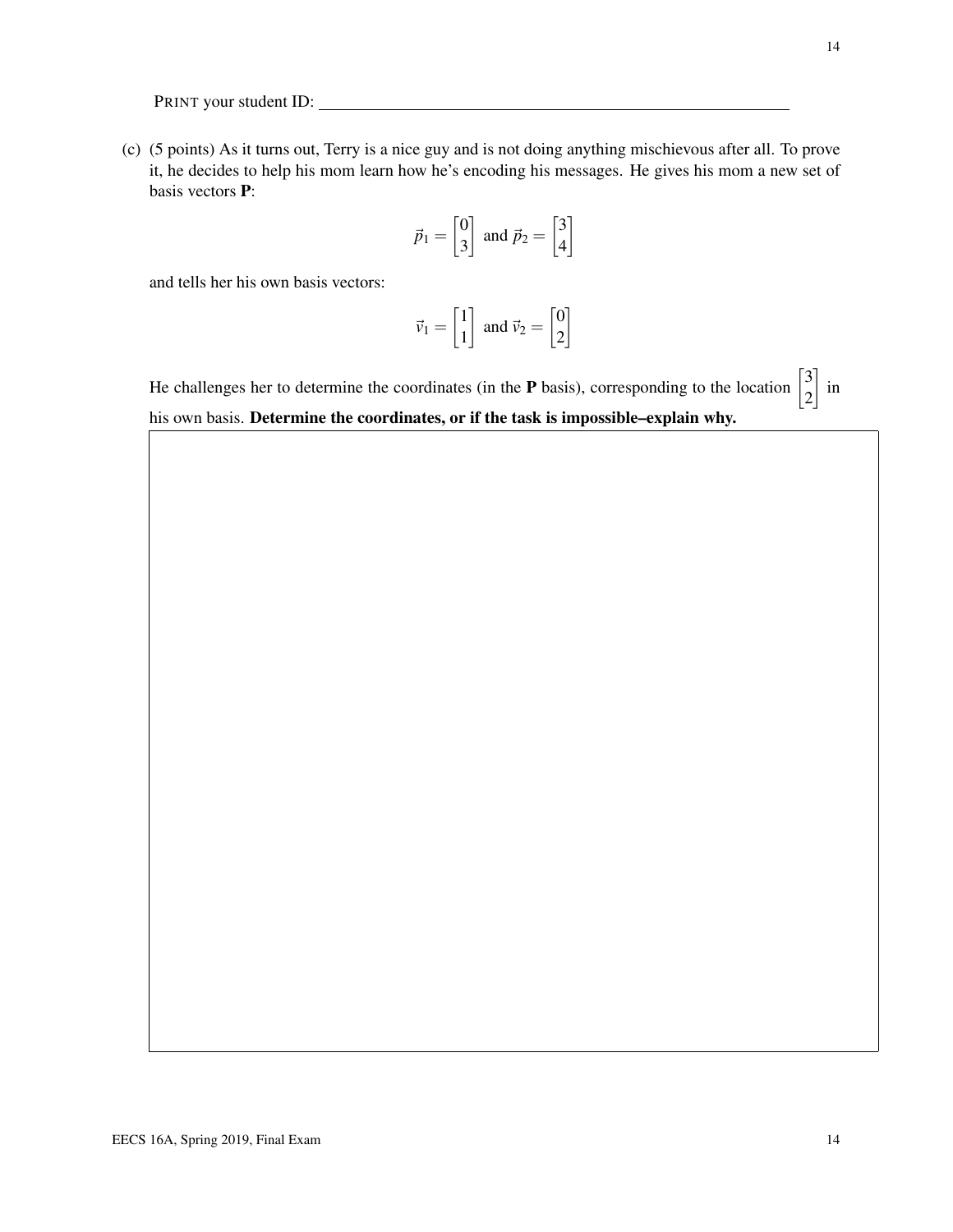Extra page for scratchwork. Work on this page will NOT be graded.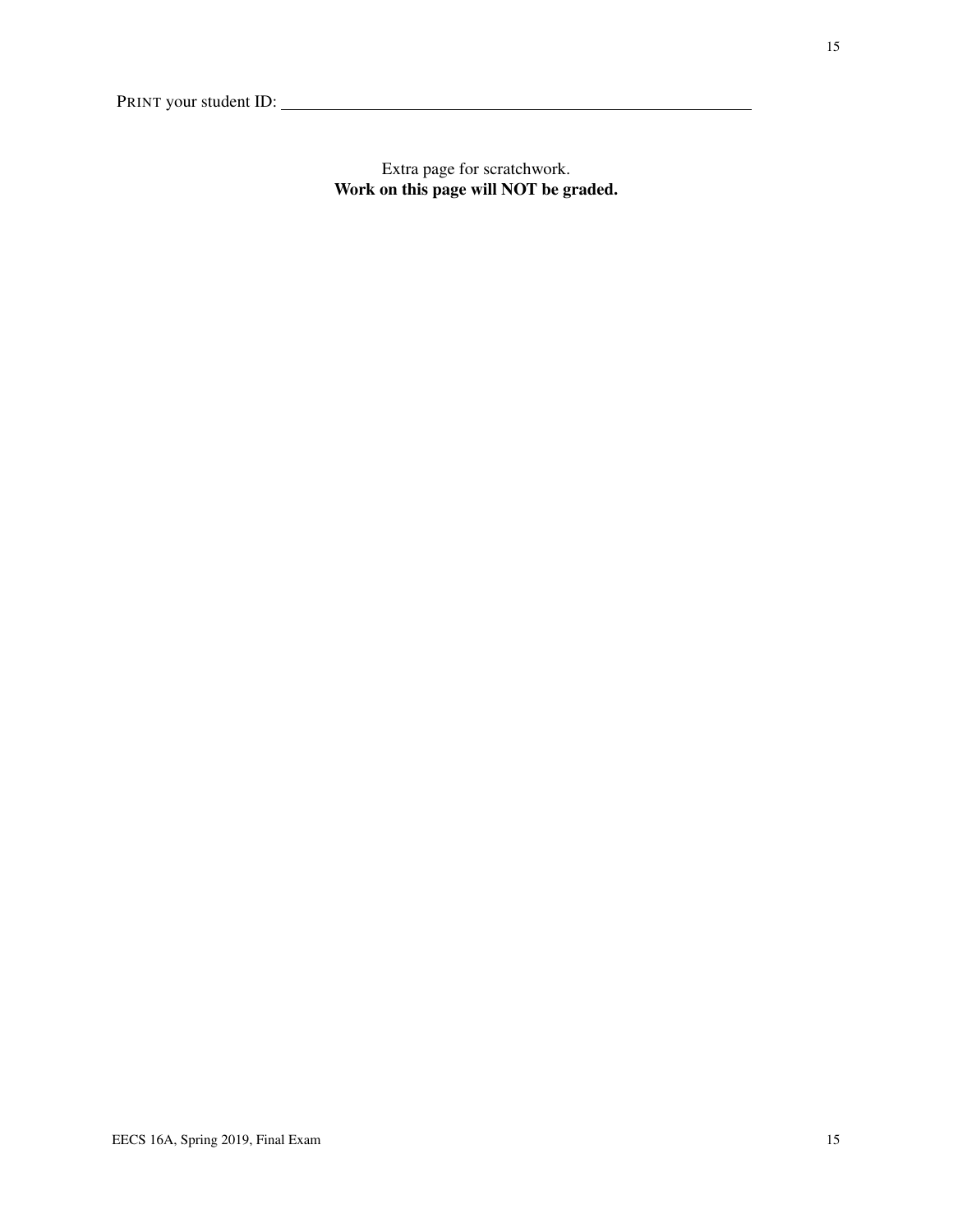#### 6. Automatic Bitcoin Investment Portfolio (18 points)

Your GSI Sang Min hears about the hype that surrounds Bitcoin and decides to invest some of his salary in Bitcoin. Sang Min is extremely lazy and wants to choose from one of two automatic payment systems that buy a set amount of money's worth of Bitcoin at the beginning of every quarter in the financial calendar year. The systems then sell the Bitcoin and return to Sang Min the money earned from selling that amount of Bitcoin at the end of every quarter. The following are the two available investment portfolio choices:

| Portfolio A : $\vec{p}_A = [\$60 \ \$40 \ \$60 \ \$40]^\text{T}$         |  |  |
|--------------------------------------------------------------------------|--|--|
| Portfolio B : $\vec{p}_B = [\$20 \ \ \$80 \ \ \$20 \ \ \$80]^\text{T}$ . |  |  |

If Sang Min selects Portfolio A, \$60 of Sang Min's money is invested in Bitcoin at the start of the first quarter, \$40 at the start of the second quarter, \$60 at the start of the third quarter, and \$40 at the start of the fourth quarter. Similarly, selecting Portfolio B invests \$20 in the first quarter, \$80 in the second quarter, and repeats.

The two portfolios above also offer Sang Min the choice of investing the first amount at the start of the second quarter, i.e. Sang Min can choose to invest \$60 in the first quarter, \$40 in the second quarter, and repeat or invest \$40 in the first quarter, \$60 in the second quarter, and repeat, if Portfolio A is selected.

The projected Bitcoin valuation at the end of a quarter with respect to its valuation at the beginning of the quarter for the next year in quarterly increment is represented by  $\vec{x}$  below:

$$
\vec{x} = \begin{bmatrix} +0.5 & -1 & +0.5 & -2 \end{bmatrix}^\mathrm{T}.
$$

16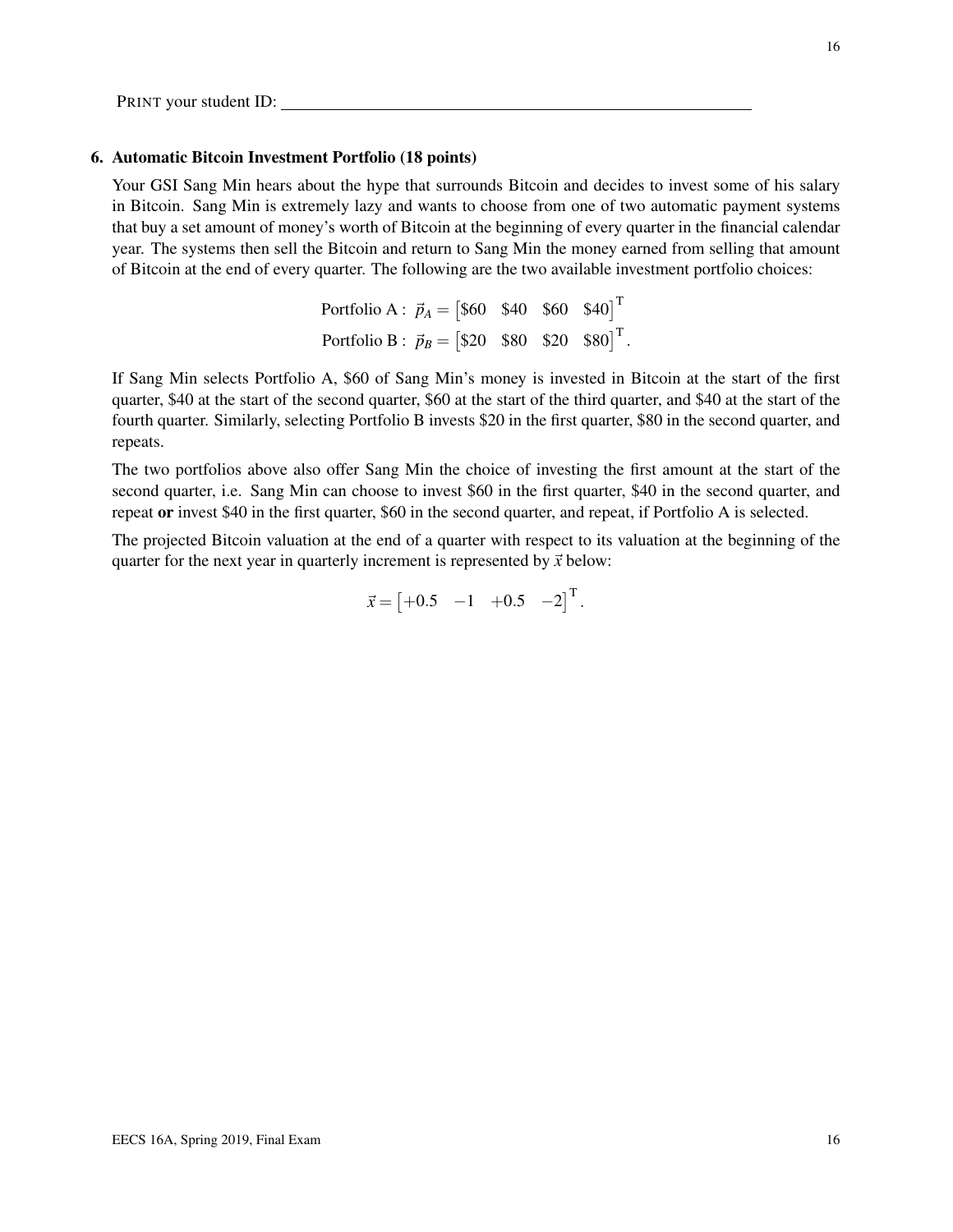(a) (6 points) Recall that  $\vec{x} = \begin{bmatrix} +0.5 & -1 & +0.5 & -2 \end{bmatrix}^T$ . Compute the circular cross-correlation of  $\vec{x}$  and  $\vec{p}_A$  with period  $N = 4$ , i.e. find circcorr $(\vec{x}, \vec{p}_A)[k]$ , for  $k = 0, 1, 2, 3$ . Similarly, compute circcorr $({\vec{x}}, {\vec{p}}_B)[k]$  for  $k = 0, 1, 2, 3$ .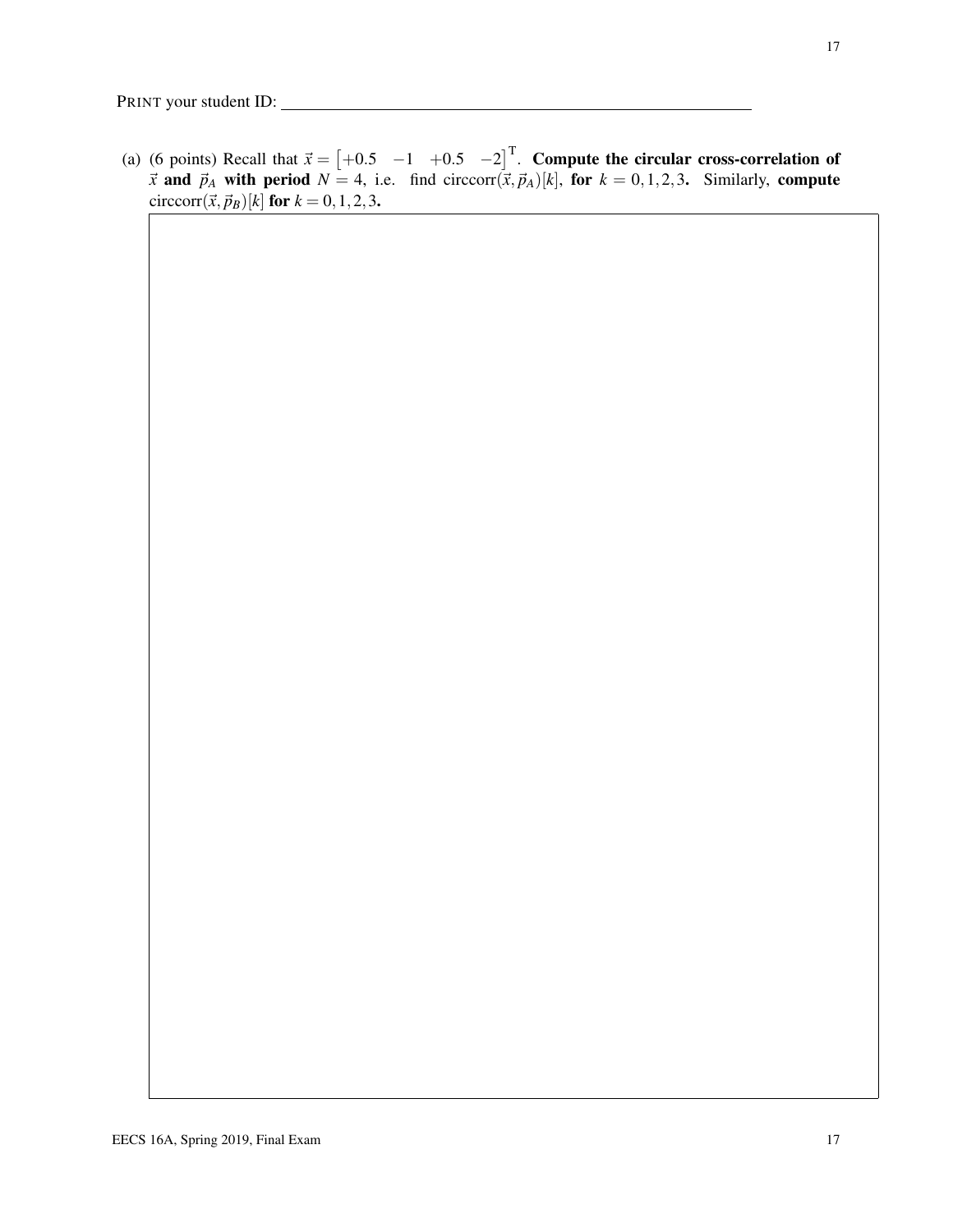(b) (2 points) If Sang Min chooses Portfolio A, which option (\$60 first or \$40 first) should he take to maximize profit/minimize loss after one year? *Please bubble in your answer completely below and explain your answer.*

 $\bigcirc$  \$60 first  $\bigcirc$  \$40 first

If Sang Min chooses Portfolio B, which option (\$20 first or \$80 first) should he take to maximize profit/minimize loss after a year? *Please bubble in your answer completely below and explain your answer.*

 $\bigcirc$  \$20 first  $\bigcirc$  \$80 first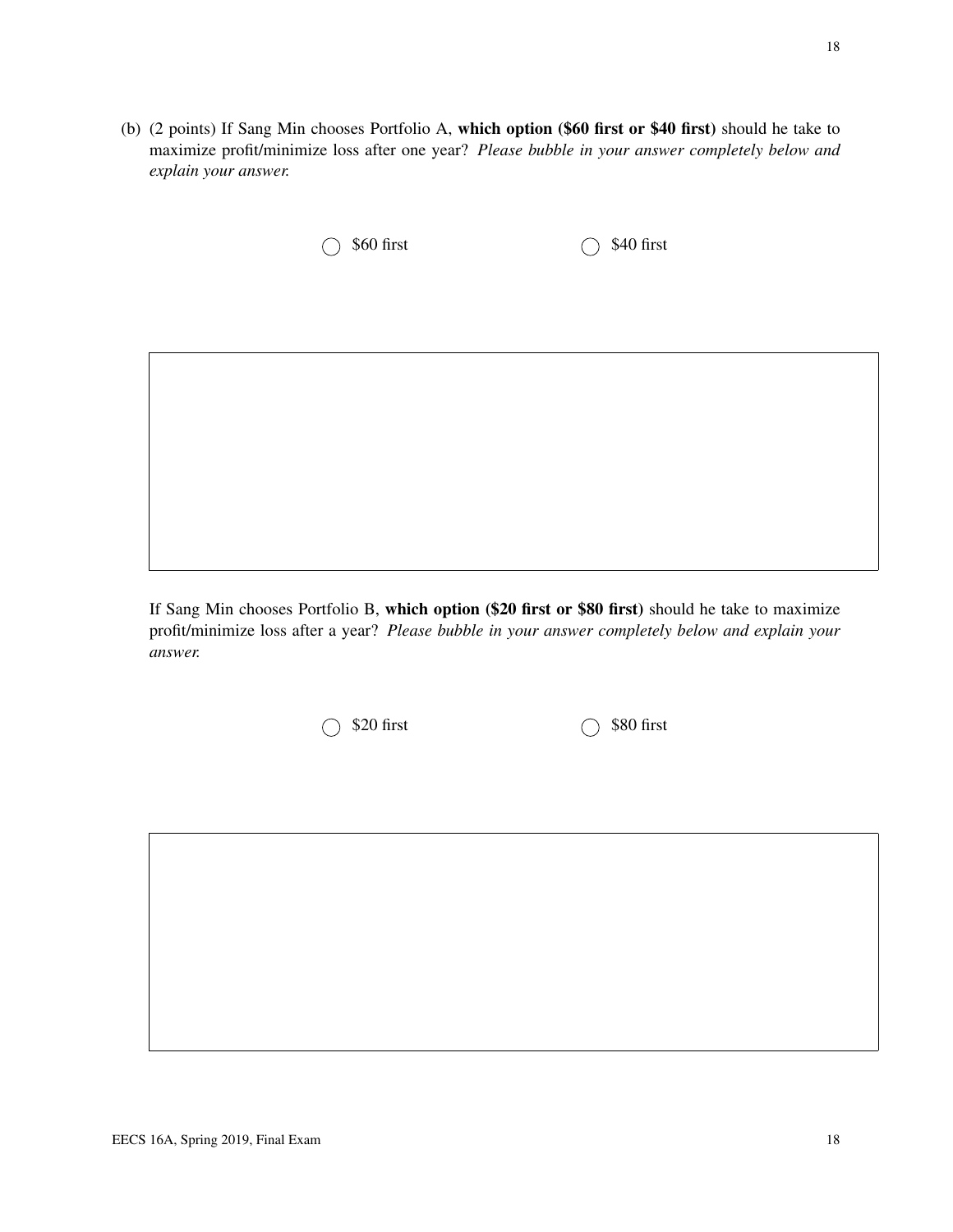(c) (2 points) Which portfolio and option should Sang Min choose to maximize profit/minimize loss after a year? How much money did Sang Min make/lose over the year with this optimal choice? [*Hint: Sang Min invested \$200 over the one year period.*]

*For the remaining parts of this problem, consider the scenario where Sang Min chooses Portfolio A.*

(d) (4 points) Write the circular cross-correlation vector of  $\vec{x}$  and  $\vec{p}_A$  as a matrix-vector product, i.e. write down the matrix  $C$  in the equation

$$
\overrightarrow{\text{circcorr}}(\vec{x}, \vec{p}_A) = \mathbf{C}\vec{x}.
$$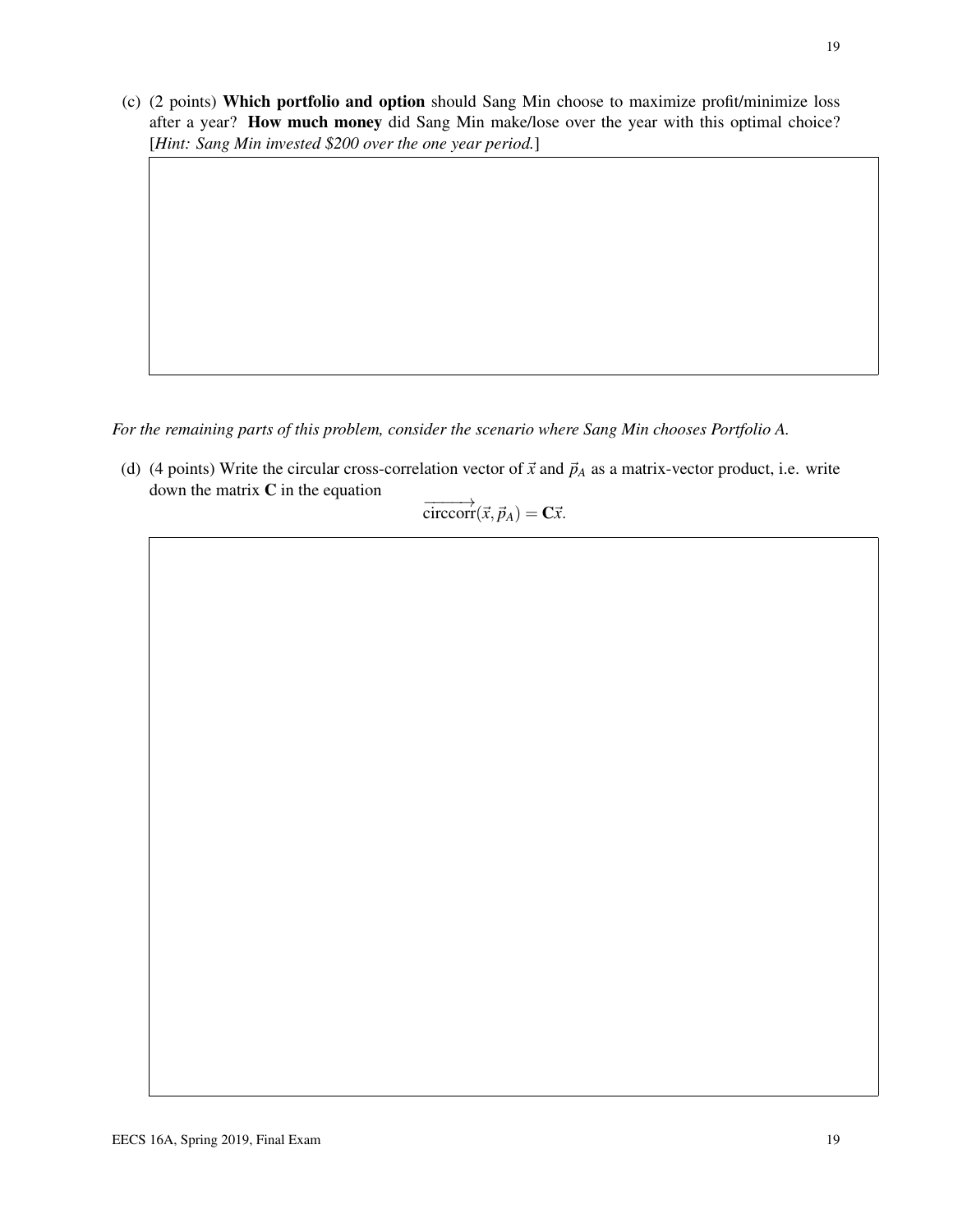During one meeting with Professor Liu, Sang Min learns that Professor Liu made thousands of dollars in 2016 using Portfolio A. Sang Min is curious about the quarterly Bitcoin valuations during that time period that made Professor Liu rich, but Professor Liu does not remember what the valuations vector  $\vec{y}$  was during that time period. Knowing only  $\overrightarrow{circor(y, \vec{p}_A)}$ , we will investigate a method to recover  $\vec{y}$ .

(e) (4 points) Professor Liu recognizes that the matrix C from part (d) is a circulant matrix and gives Sang Min a matrix called  $\bf{F}$  that diagonalizes  $\bf{C}$ , i.e.

$$
\mathbf{C} = \mathbf{F}^{\mathrm{T}} \Lambda \mathbf{F},
$$

where  $\Lambda$  is a diagonal matrix. **F** has a very special property: it is an orthogonal matrix that satisfies  $F^{-1} = F^{T}$ , i.e. the inverse of the matrix is equal to the transpose of the matrix. Sang Min does not remember how to invert C, but he knows how to invert a diagonal matrix. What is  $\vec{y}$  in terms of  $\overrightarrow{\text{circcorr}}(\vec{y}, \vec{p}_A)$ , F, and  $\Lambda$ ?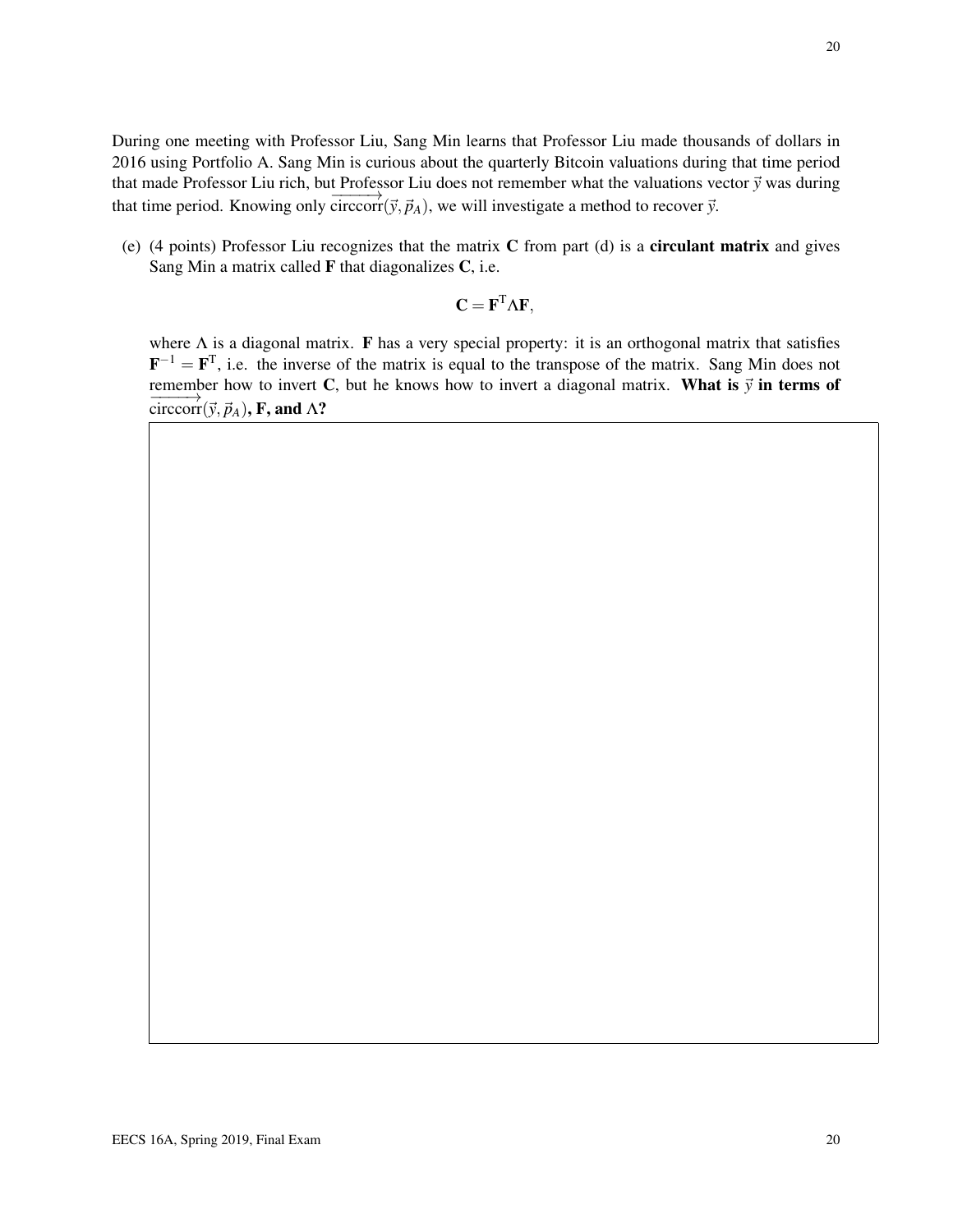Extra page for scratchwork. Work on this page will NOT be graded.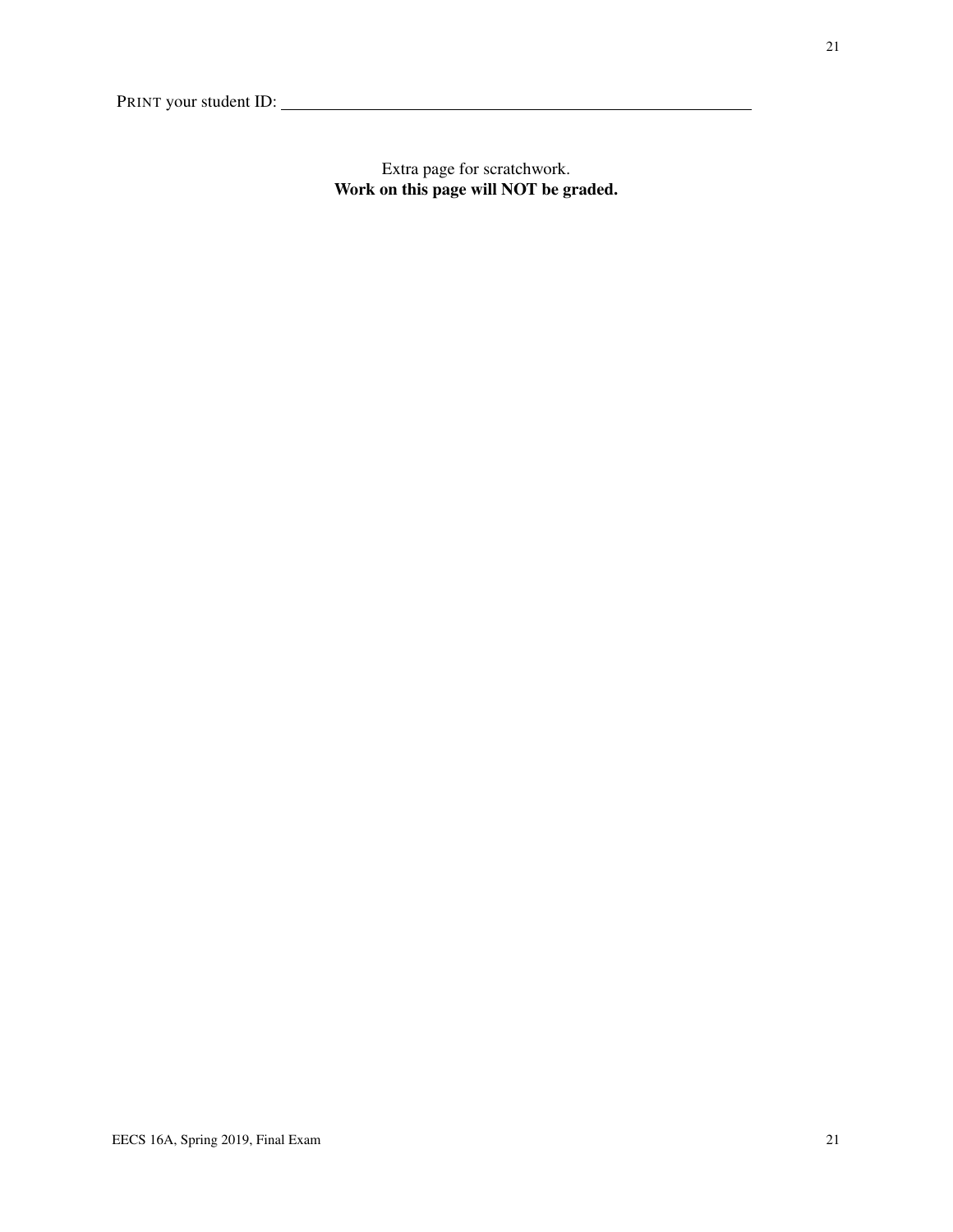#### 7. 2D Piezo positioner (20 points)

We would like to modify the Piezo positioner, the device we covered in Midterm 2, for use in two dimensions. The overall structure of a 2D Piezo positioner is shown below.



The mounting stage moves within the  $x - y$  plane. There are two input voltages that control the location of the mounting stage along the *x*- and *y*- axes, respectively, as well as two capacitors. Each capacitance depends on the distance between the mounting stage and the measurement stage (in *x* and *y*, respectively).

Assume that there's a simple relationship between the input voltages and the outputs from the monitoring circuit, which is given as follows.

$$
x_{\text{stage}} = \alpha_x V_{\text{in},x}, \quad V_{\text{out},x} = x_{\text{stage}} - x_{\text{desired}},
$$
  

$$
y_{\text{stage}} = \alpha_y V_{\text{in},y}, \quad V_{\text{out},y} = y_{\text{stage}} - y_{\text{desired}}.
$$

We use the output voltages at time step  $i$  to update the input voltages at time step  $i + 1$  as shown by the equations below:

$$
V_{\text{in},x}[i+1] = V_{\text{in},x}[i] - kV_{\text{out},x}[i],
$$
  
\n
$$
V_{\text{in},y}[i+1] = V_{\text{in},y}[i] - kV_{\text{out},y}[i].
$$

Let's say that we want to place the mounting stage at the origin  $(x_{\text{desired}} = y_{\text{desired}} = 0)$ , and define the following:

$$
\vec{V}_{\text{in}}[i] = \begin{bmatrix} V_{\text{in},x}[i] \\ V_{\text{in},y}[i] \end{bmatrix}
$$

$$
\vec{V}_{\text{out}}[i] = \begin{bmatrix} V_{\text{out},x}[i] \\ V_{\text{out},y}[i] \end{bmatrix}.
$$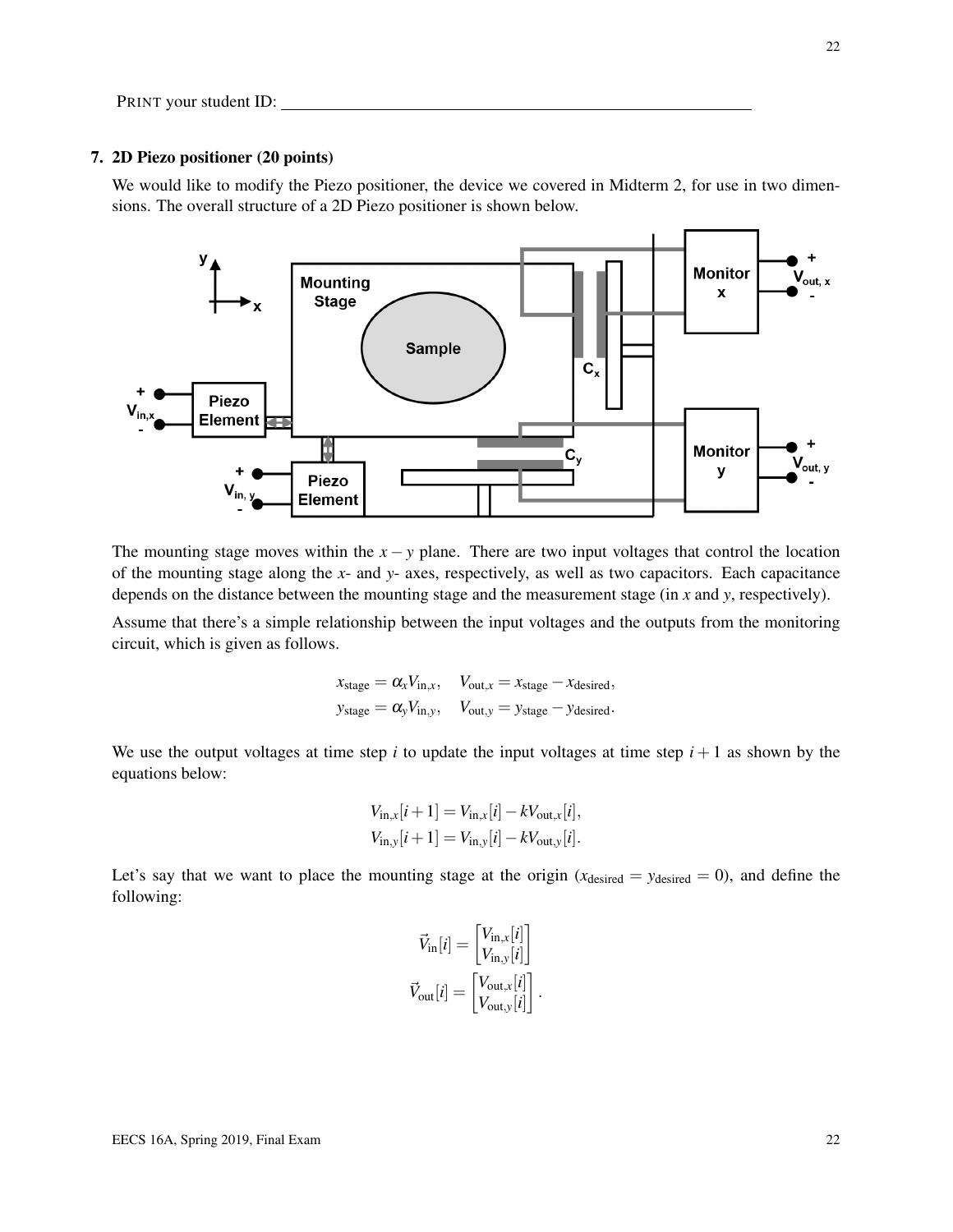(a) (5 points) We would like to express the relationship between  $\vec{V}_{in}[i]$  and  $\vec{V}_{in}[i+1]$ . Find A, where

 $\vec{V}_{in}[i+1] = A \vec{V}_{in}[i].$ 

(b) (2 points) The initial input voltages are given as a two-dimensional vector  $\vec{V}_{in}[0] = \begin{bmatrix} V_{in,x}[0] \\ V_{in,x}[0] \end{bmatrix}$ *V*in,*y*[0]  $\Big]$ , whose entries are not zero. Express  $\vec{V}_{in}[i]$  in terms of *k*,  $\alpha_x$ ,  $\alpha_y$ , *i* and  $\vec{V}_{in}[0]$ .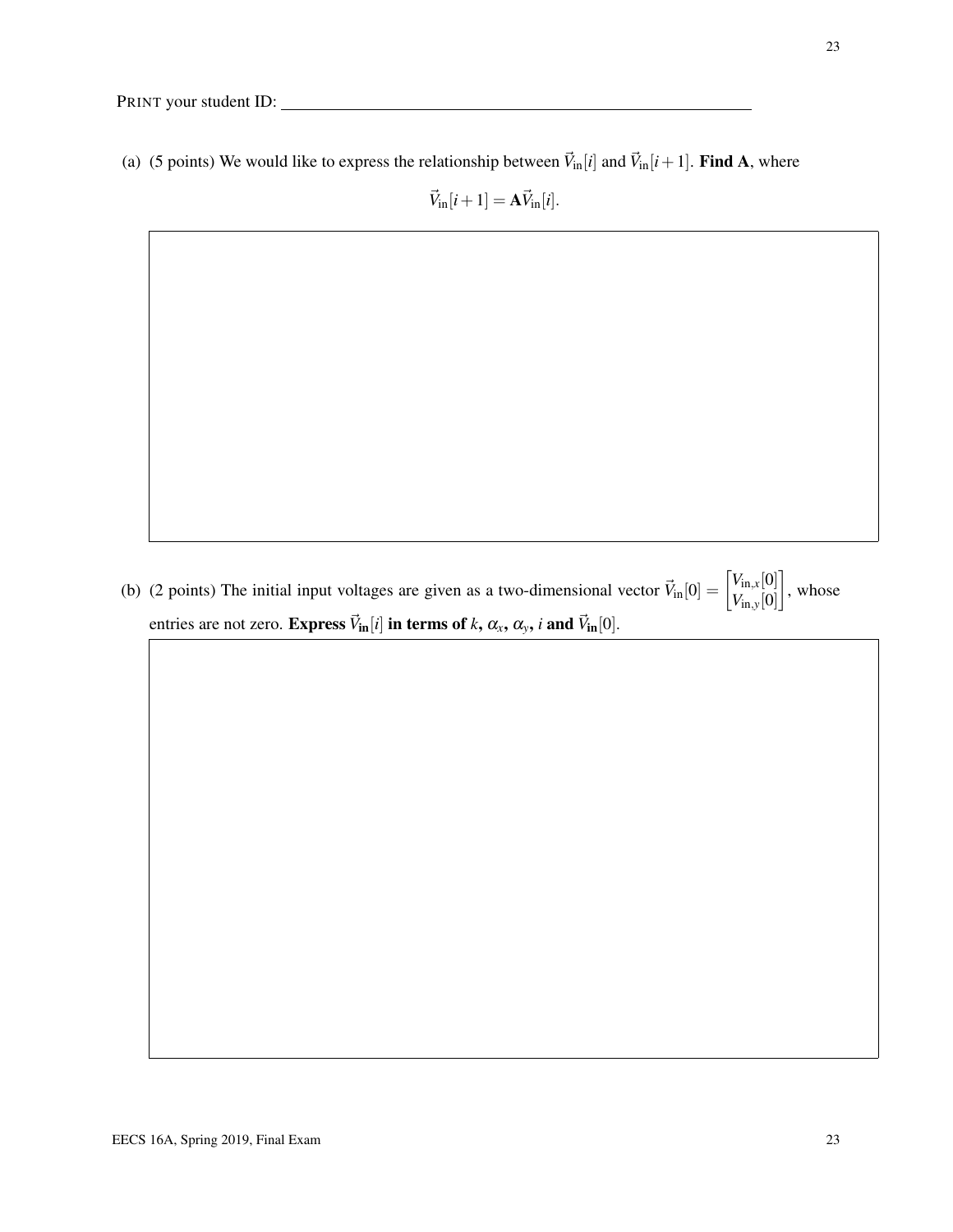(c) (4 points) Eventually, we want to ensure  $x_{stage} = x_{desired} = 0$  and  $y_{stage} = y_{desired} = 0$  as  $i \rightarrow \infty$ . What conditions do  $\alpha_x$  and  $\alpha_y$  have to satisfy to guarantee this? Leave your answers in terms of  $\alpha_x$ ,  $\alpha_y$ , and *k*.

(d) (2 points) It turns out the previously known relationship between the input voltages and the outputs are incorrect, and the following is the updated relationship.

> $x_{\text{stage}} = \alpha_{11}V_{\text{in},x} + \alpha_{12}V_{\text{in},y}$ ,  $V_{\text{out},x} = x_{\text{stage}} - x_{\text{desired}}$ ,  $y_{stage} = \alpha_{21}V_{in,x} + \alpha_{22}V_{in,y}$ ,  $V_{out,y} = y_{stage} - y_{desired}$ .

Find the matrix **B** such that  $\vec{V}_{in}[i+1] = \mathbf{B}\vec{V}_{in}[i].$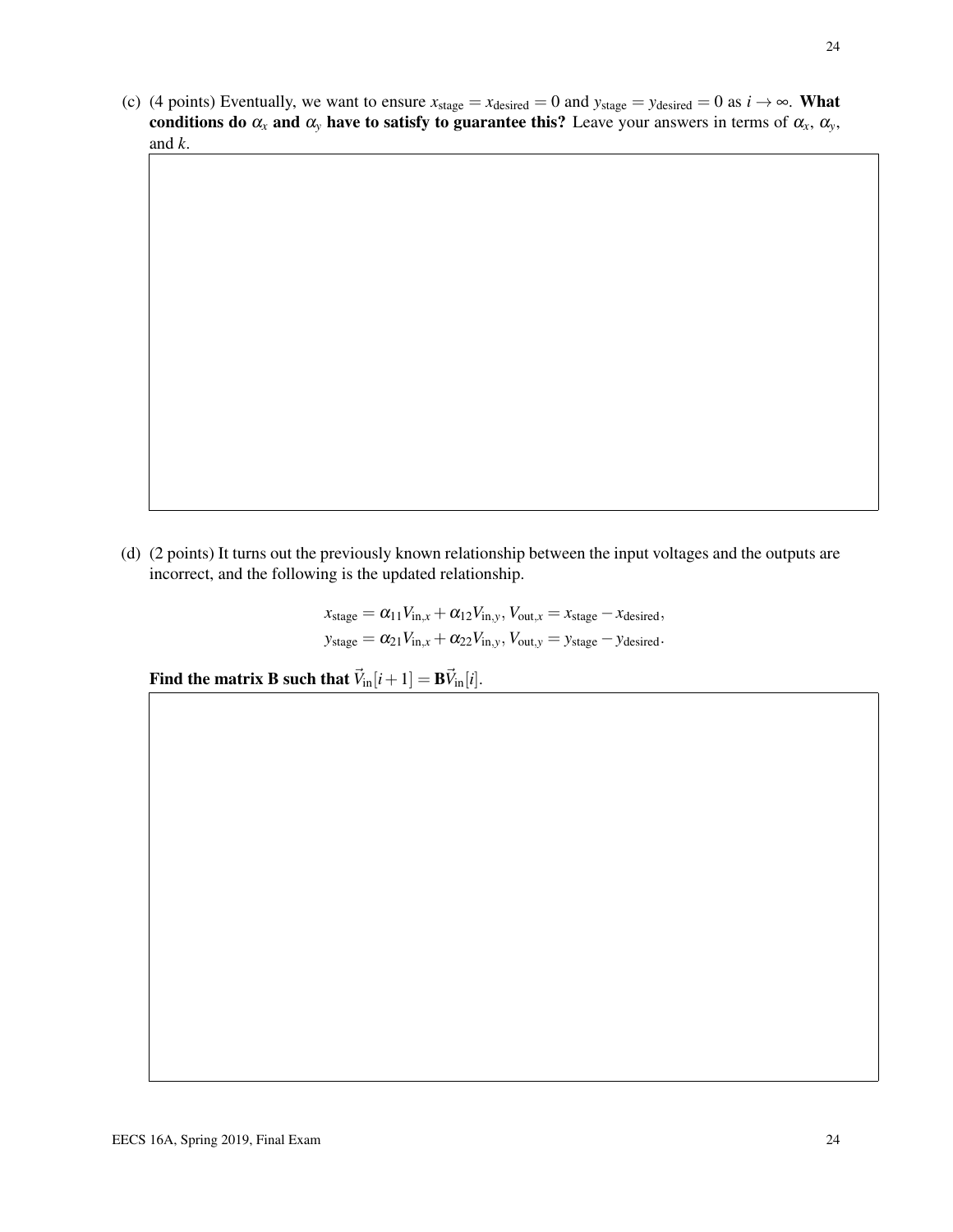(e) (7 points) Suppose that  $k = 0.1$ ,  $\alpha_{11} = 4$ ,  $\alpha_{12} = 1$ ,  $\alpha_{21} = -2$ , and  $\alpha_{22} = 7$ . Does this system converge  $\mathbf{to}$   $x_{stage} = y_{stage} = x_{desired} = y_{desired} = 0$ ? (*Hint: use diagonalization.*)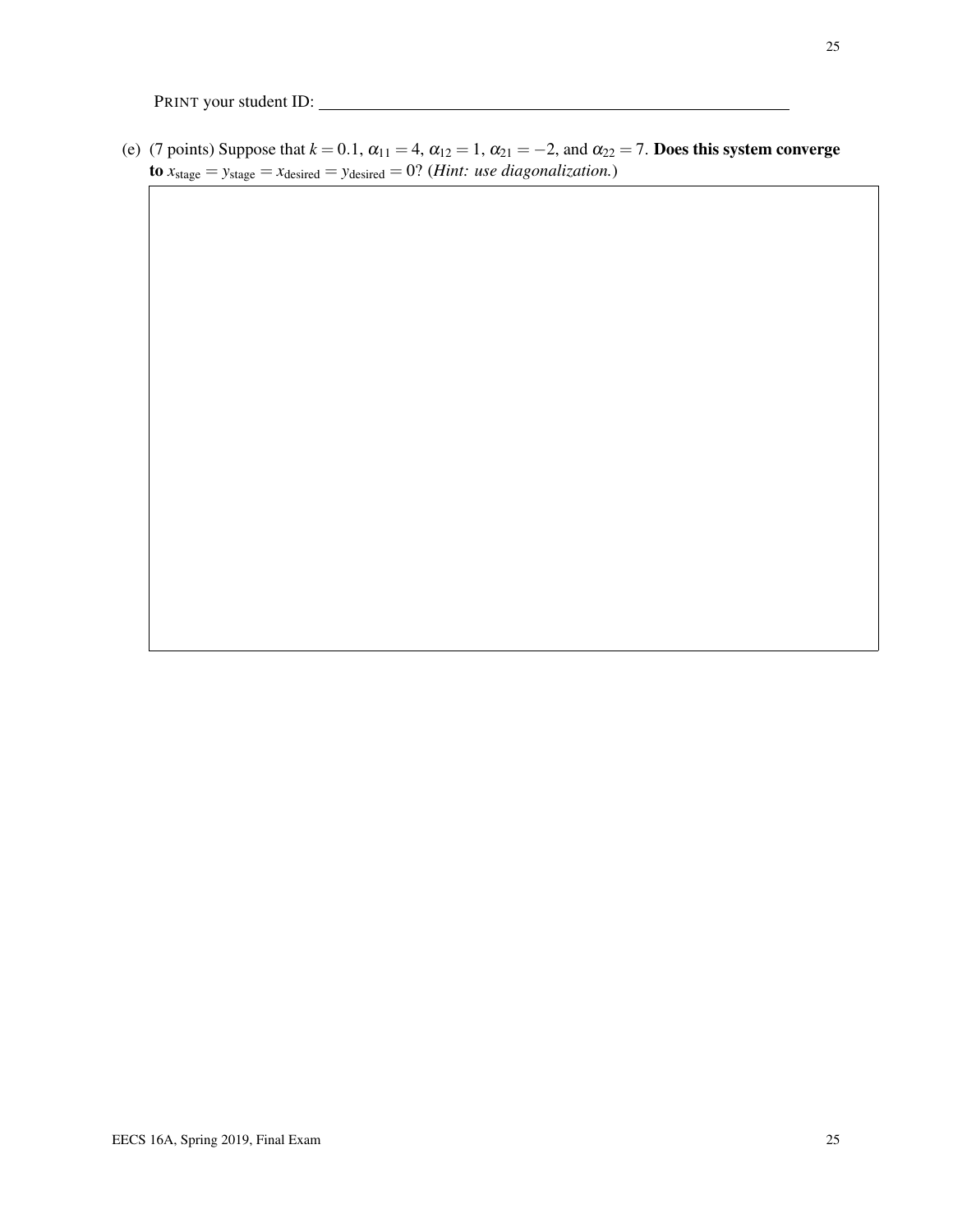EECS 16A, Spring 2019, Final Exam 26

### PRINT your student ID:

#### 8. Word Embeddings (12 points)

In Natural Language Processing, we often represent words by vectors that correspond to their meanings. These vectors are called word embeddings, and they have some nice properties. One property is that if we have the vector  $\vec{x}_{\text{dog}}$  representing the word "dog" and the vector  $\vec{x}_{\text{house}}$  representing the word "house," then the vector for "doghouse" is some linear combination

$$
\vec{x}_{\text{doghouse}} = \alpha \vec{x}_{\text{dog}} + \beta \vec{x}_{\text{house}}.
$$

We will call words like "dog" and "house" simple words, while words like "doghouse" are compound words. The embedding for a compound word can always be expressed as the linear combination of two simple word embeddings.

(a) (4 points) My friend has a matrix **A** where each column  $\vec{a}_i$  is a simple word embedding and nonzero:

$$
\mathbf{A} = \begin{bmatrix} | & | & & | \\ \vec{a}_1 & \vec{a}_2 & \dots & \vec{a}_n \\ | & | & & | \end{bmatrix}.
$$

Suppose  $\vec{x} = \alpha \vec{a}_u + \beta \vec{a}_v$  is a compound word embedding composed of two words from A, where  $\alpha, \beta \neq 0$ . Also, suppose that the columns of **A** are orthogonal, so for  $i \neq j$ ,  $\vec{a}_i^T \vec{a}_j = 0$ .

Then, for which indices *i* will the inner product  $\vec{x}^T \vec{a}_i$  be non-zero? Justify your answer.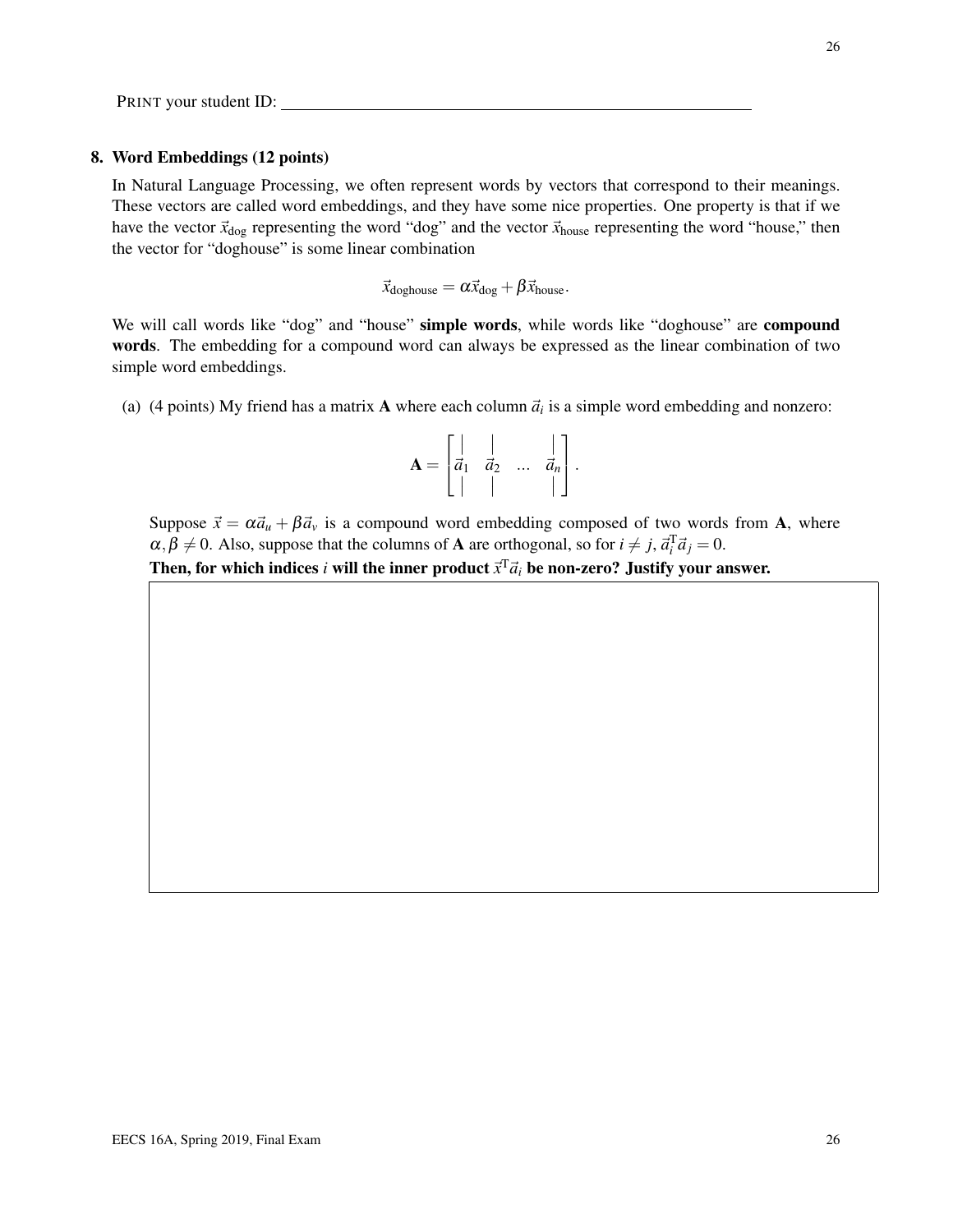(b) (4 points) Let

$$
\mathbf{B} = \begin{bmatrix} 1 & -1 & 3 \\ 0 & 1 & 1 \\ 1 & -1 & 3 \\ -2 & 2 & 3 \\ 6 & 1 & 0 \\ 0 & 1 & -1 \end{bmatrix}
$$

be a matrix whose columns are simple word embeddings. Note that the columns are orthogonal. Which two columns make up the following compound word embedding?

```
\sqrt{ }

5
  1
  5
−1
12
−1
      1
```
,

Justify your answer.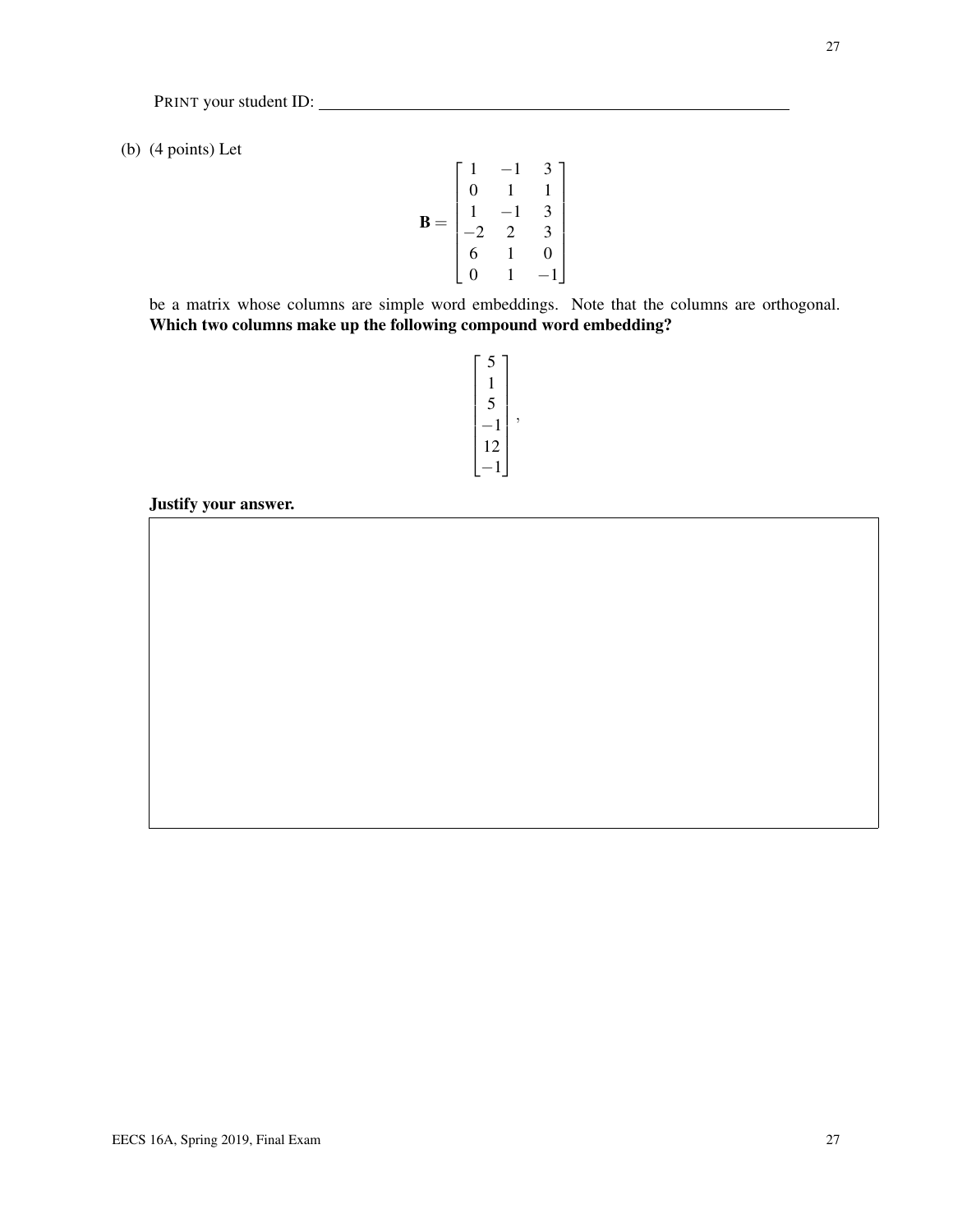(c) (4 points) Suppose C is an  $n \times n$  matrix with columns  $\vec{c}_1, ..., \vec{c}_n$ , where we have

$$
\vec{c}_i^{\mathrm{T}} \vec{c}_j = \begin{cases} 1 & i = j \\ 0 & i \neq j \end{cases}.
$$

Prove that the inverse of C is  $C<sup>T</sup>$ .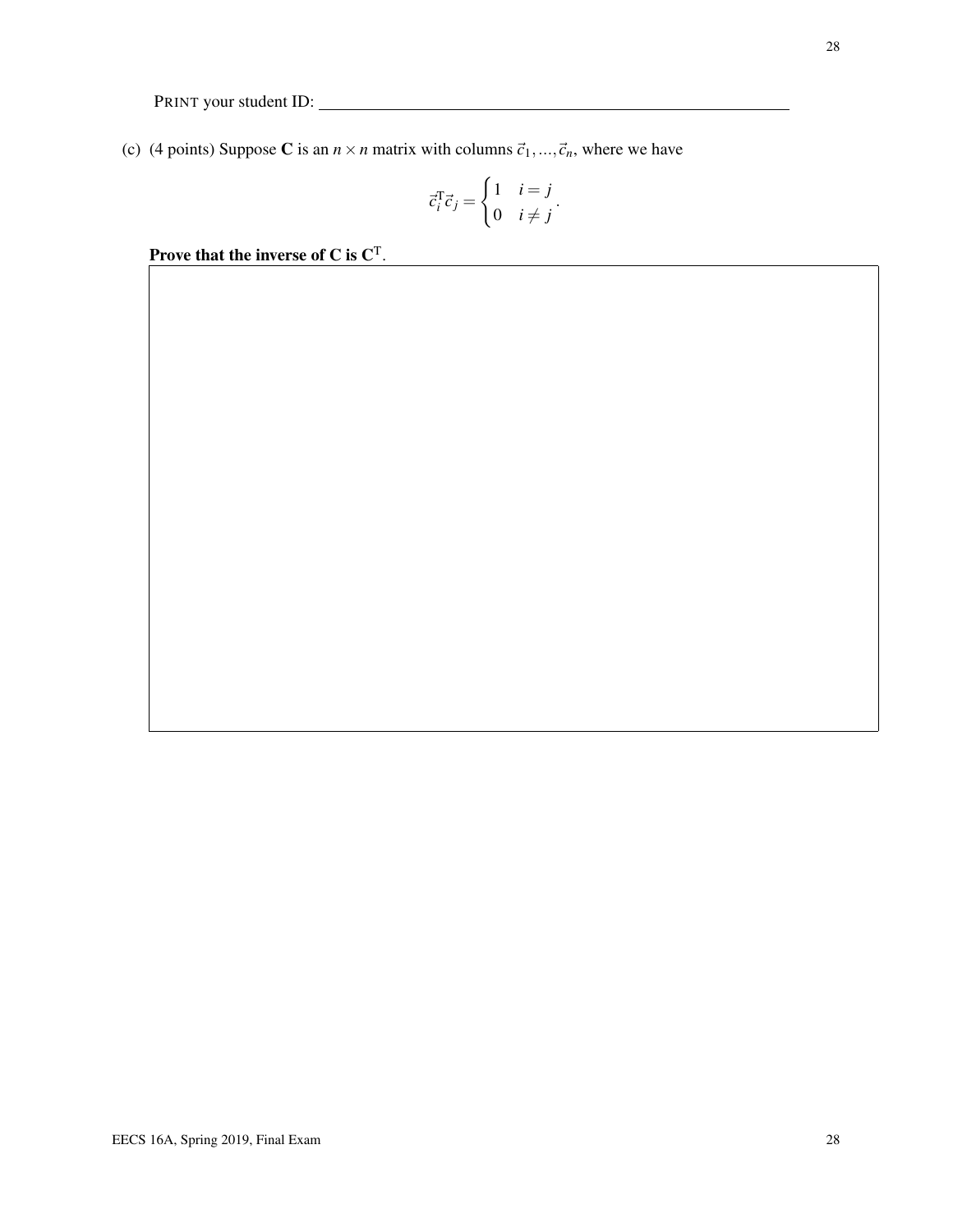Extra page for scratchwork. Work on this page will NOT be graded.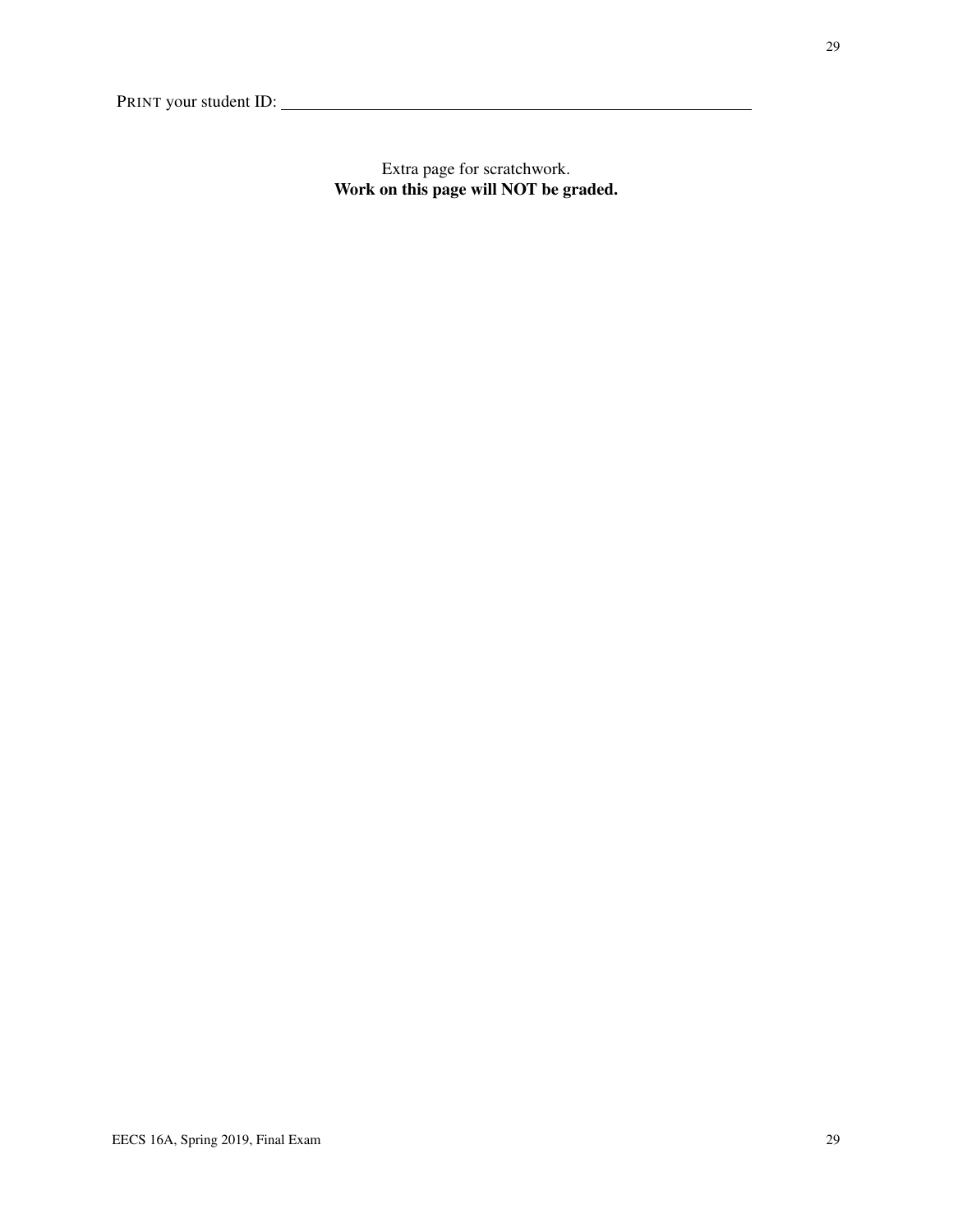#### 9. Pineapple Pioneers: Part 1 (20 points)

Your TAs Nick and Linda are big fans of pineapple on their pizza. Unfortunately, they don't have enough money to buy a nice pineapple pizza, so they decide to make one instead. They decide to grow a pineapple plant in the dirt outside of Cory Hall, but the harsh environment makes it hard for the plant to grow! Bugs keep trying to eat their plant, so they decide to make an alarm system that will sound a horn and scare them away, but they need your help.

*Note: m* (milli) is 10<sup>-3</sup>,  $\mu$  (micro) is 10<sup>-6</sup> and n (nano) is 10<sup>-9</sup>.

(a) (6 points) You tell them a capacitive sensor might work. With your immense 16A knowledge, you construct a special capacitor C<sub>special</sub> that will change capacitance values when a bug touches it, and place them all around the growing plant. The behavior of *C*<sub>special</sub> is such that:

$$
C_{\text{special}} = \begin{cases} C_1 & \text{Bug is present} \\ C_2 & \text{No bug is present} \end{cases}
$$

.

You decide to drive this capacitor with a current source of value  $I_S = 1 \mu A$  as shown below.



Figure 9.1: Capacitor charging circuit

You charge the capacitor for 1 second and record the voltage across it. You then discharge the capacitor and place a bug on it. You again allow it to charge for 1 second. The following behavior is observed:



Figure 9.2: Capacitor behavior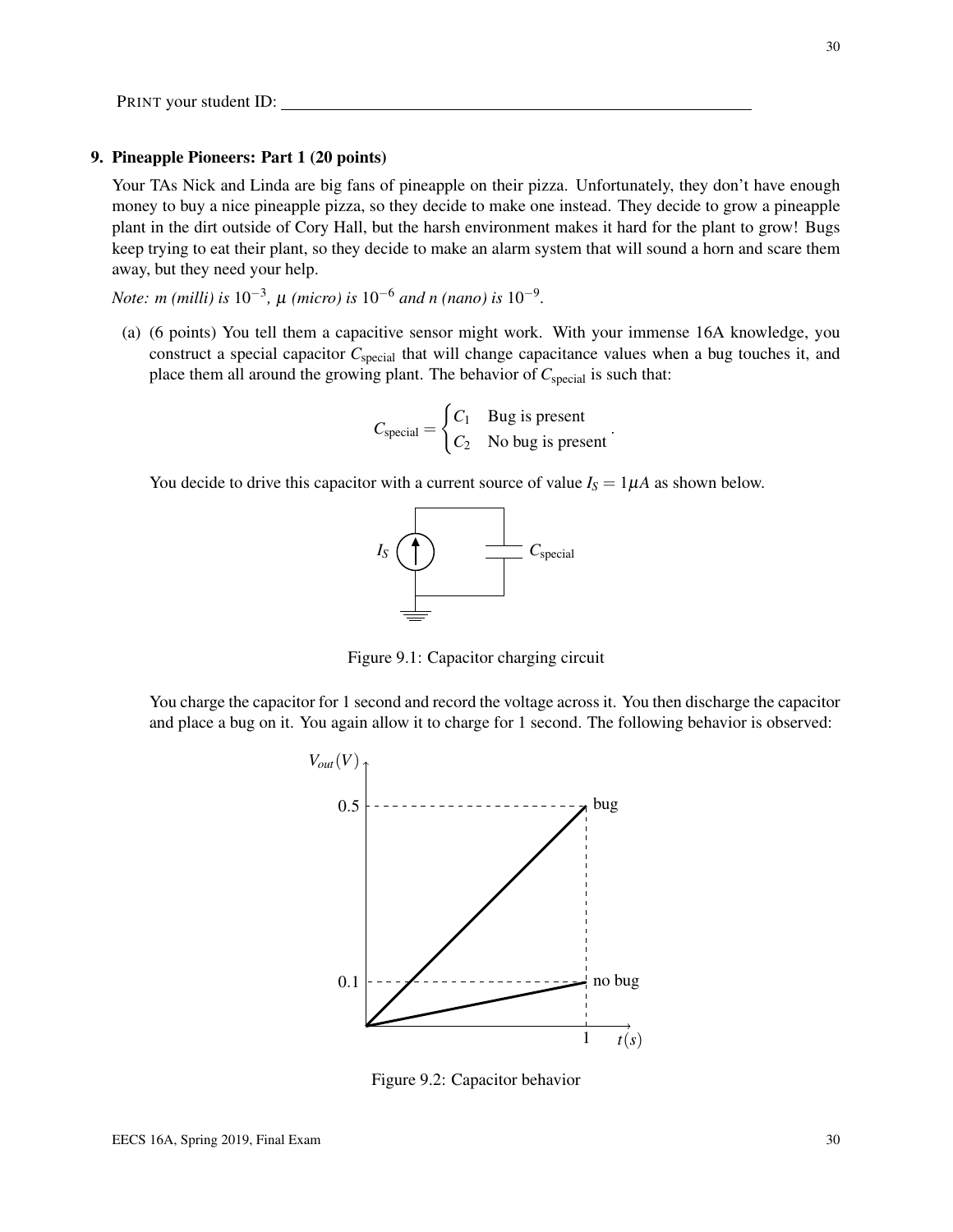Assume the capacitor is intially uncharged, and is fully discharged in between the two tests. Find values for  $C_1$  and  $C_2$  that give the behavior in Figure ??.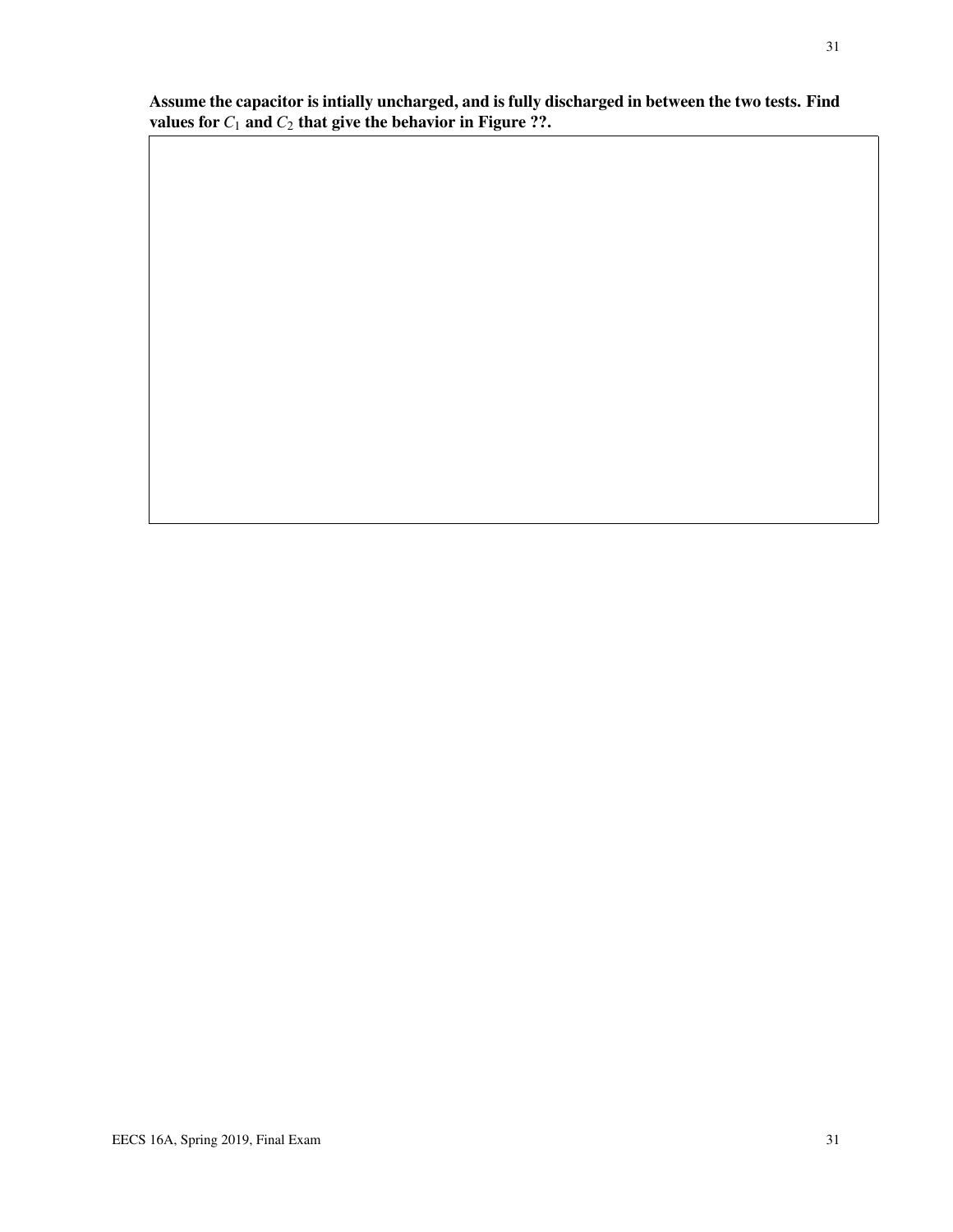(b) (8 points) Regardless of your answer to part (a), assume  $C_1 = 5$ nF and  $C_2 = 12$ nF. Nick and Linda want to only check the voltage after some time, and output either 2V or 0V depending on if a bug is present or not to make things easier. You find that you have one op-amp, one voltage source of value 0.2V, and one voltage source of 2V.

Using the circuit from part (a) and the provided components only, design a circuit that after some time *t*, outputs 2V if a bug is present, and 0V if not. Also, determine the value of *t* after which the output is valid. Assume the capacitor is initially uncharged and that we are only checking the circuit once (i.e., don't worry about resetting the capacitor's charge). You must label the supplies on the op amp.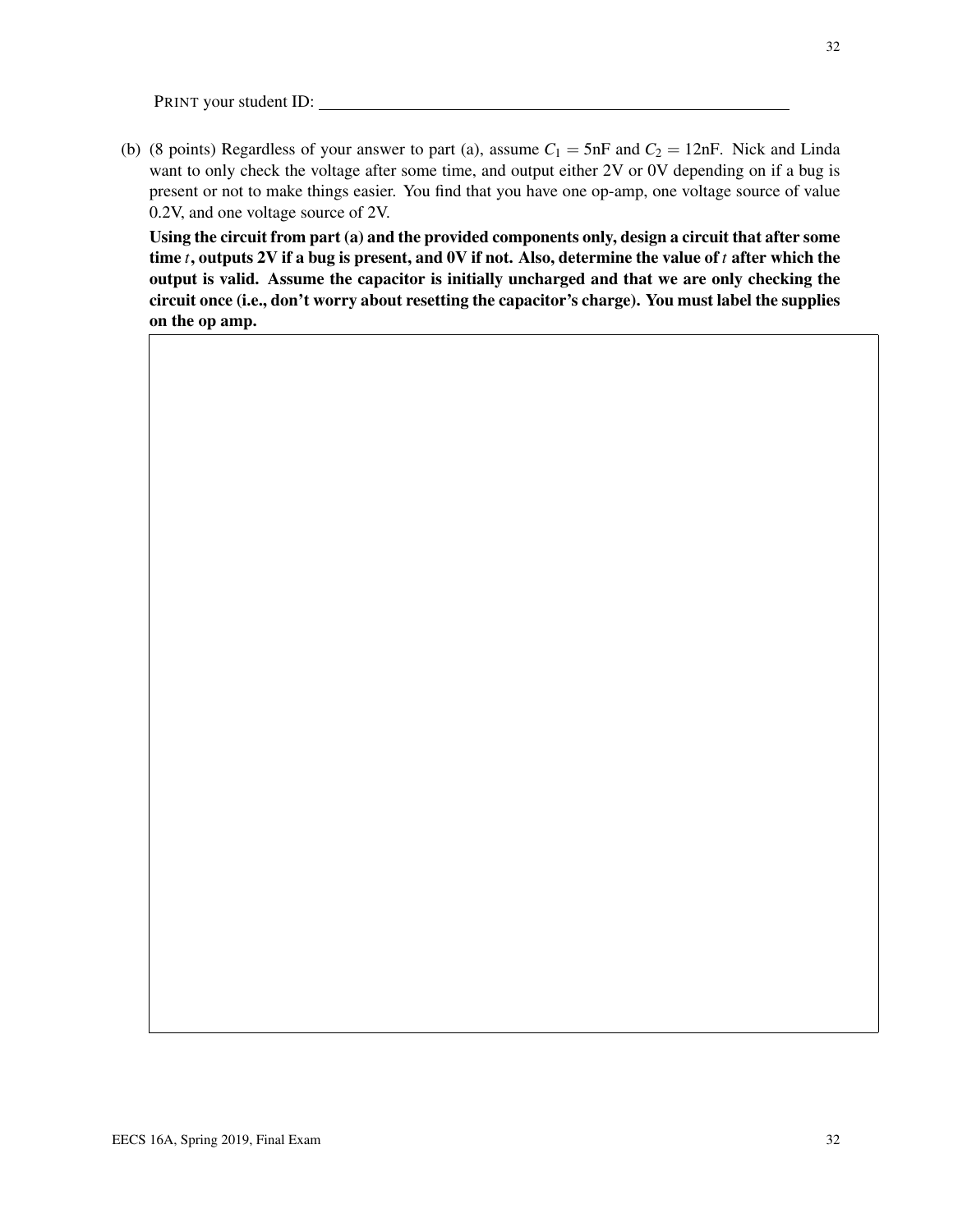(c) (5 points) While testing the circuit, your current source breaks! You manage to find another one, but it varies with time. The new circuit and behavior are shown below.



Figure 9.3: New current source



On the graph below, plot the voltage across the capacitor  $(V_C)$  as a function of time for the cases where a bug is present and where no bug is present. Clearly label which is which. Assume  $C_1 = 5$ nF and  $C_2 = 12$ nF. Assume the capacitor is initially uncharged.

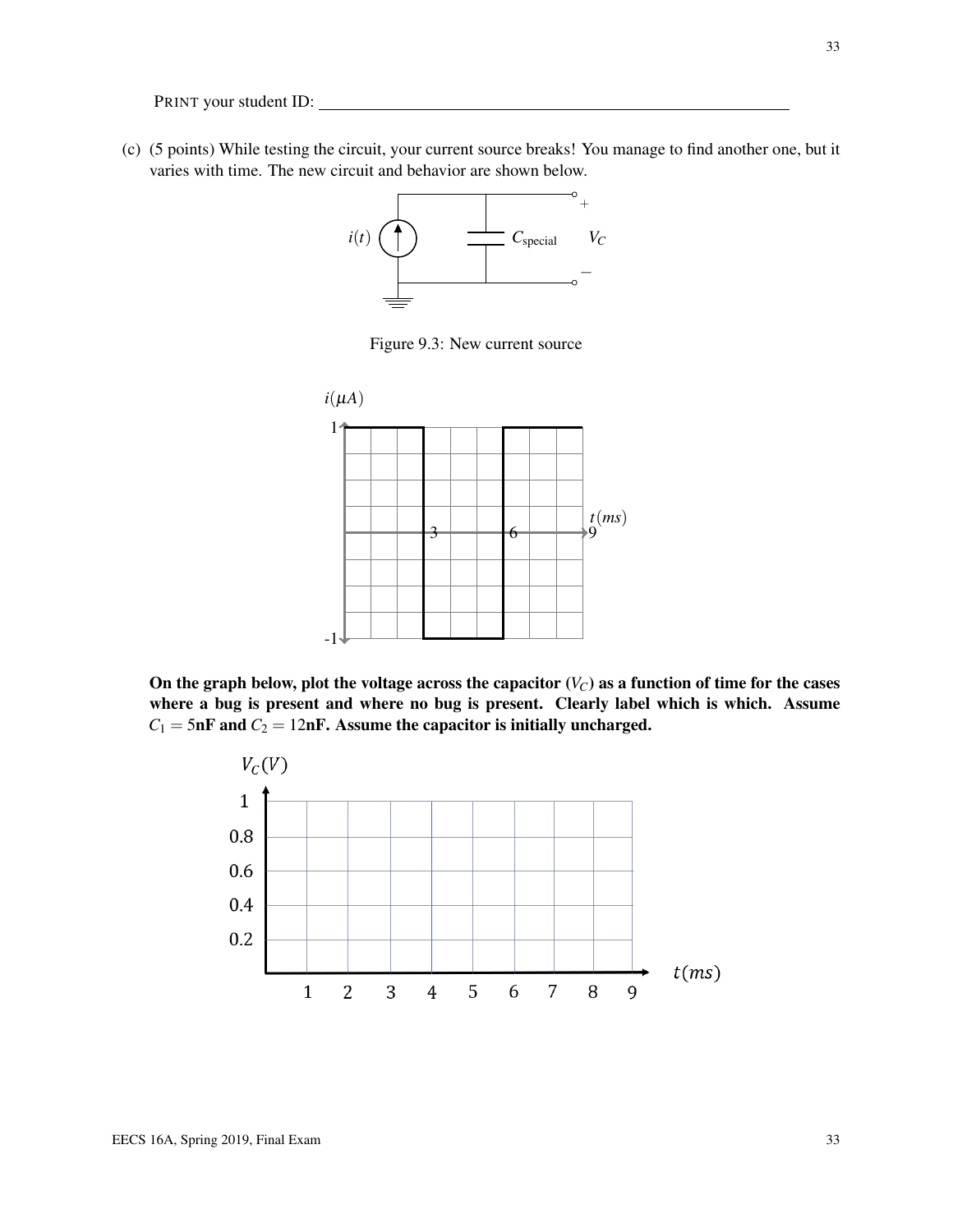(d) (1 point) Does pineapple belong on pizza? *You can put anything you want or nothing at all and you will get the points for this part.*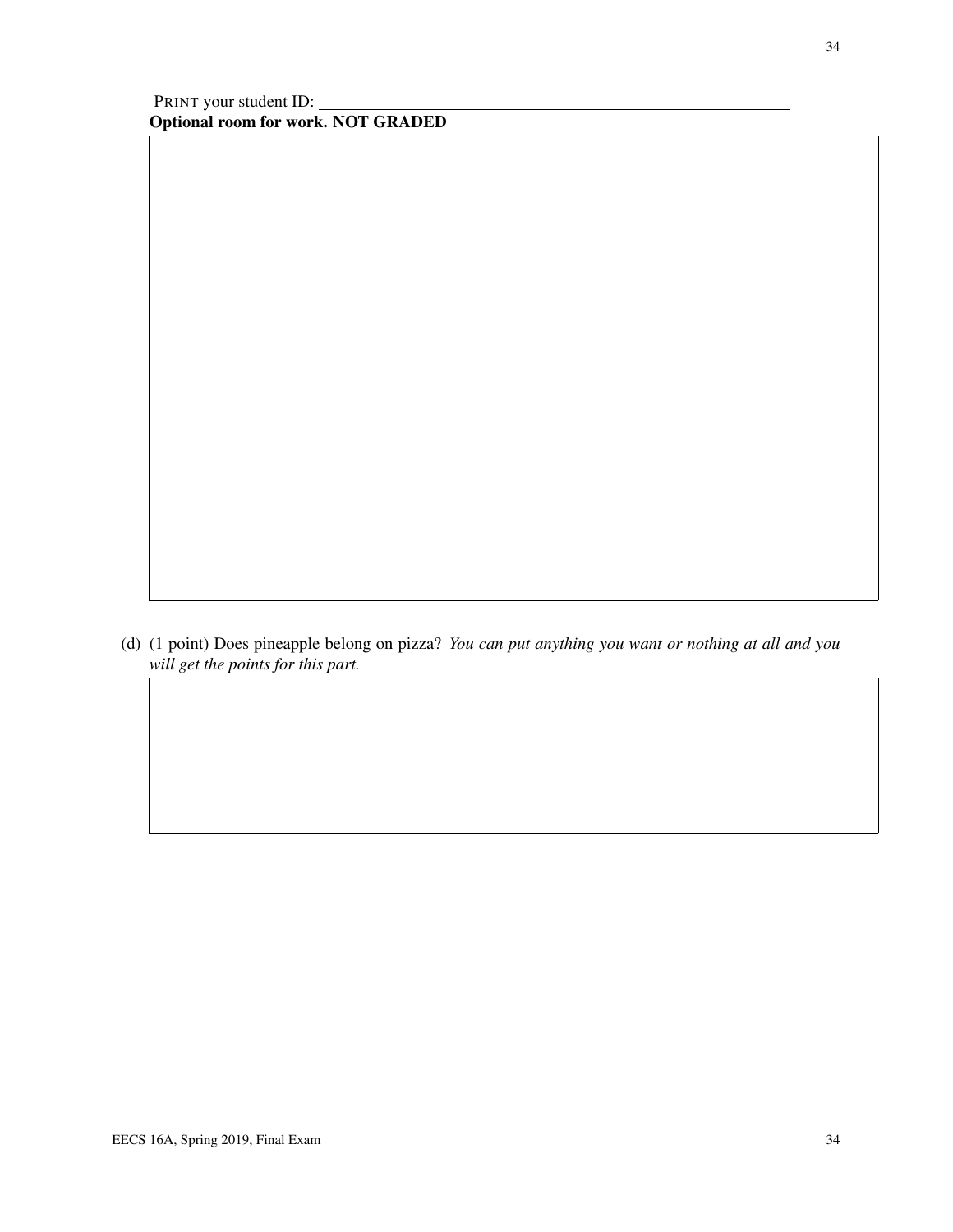Extra page for scratchwork. Work on this page will NOT be graded.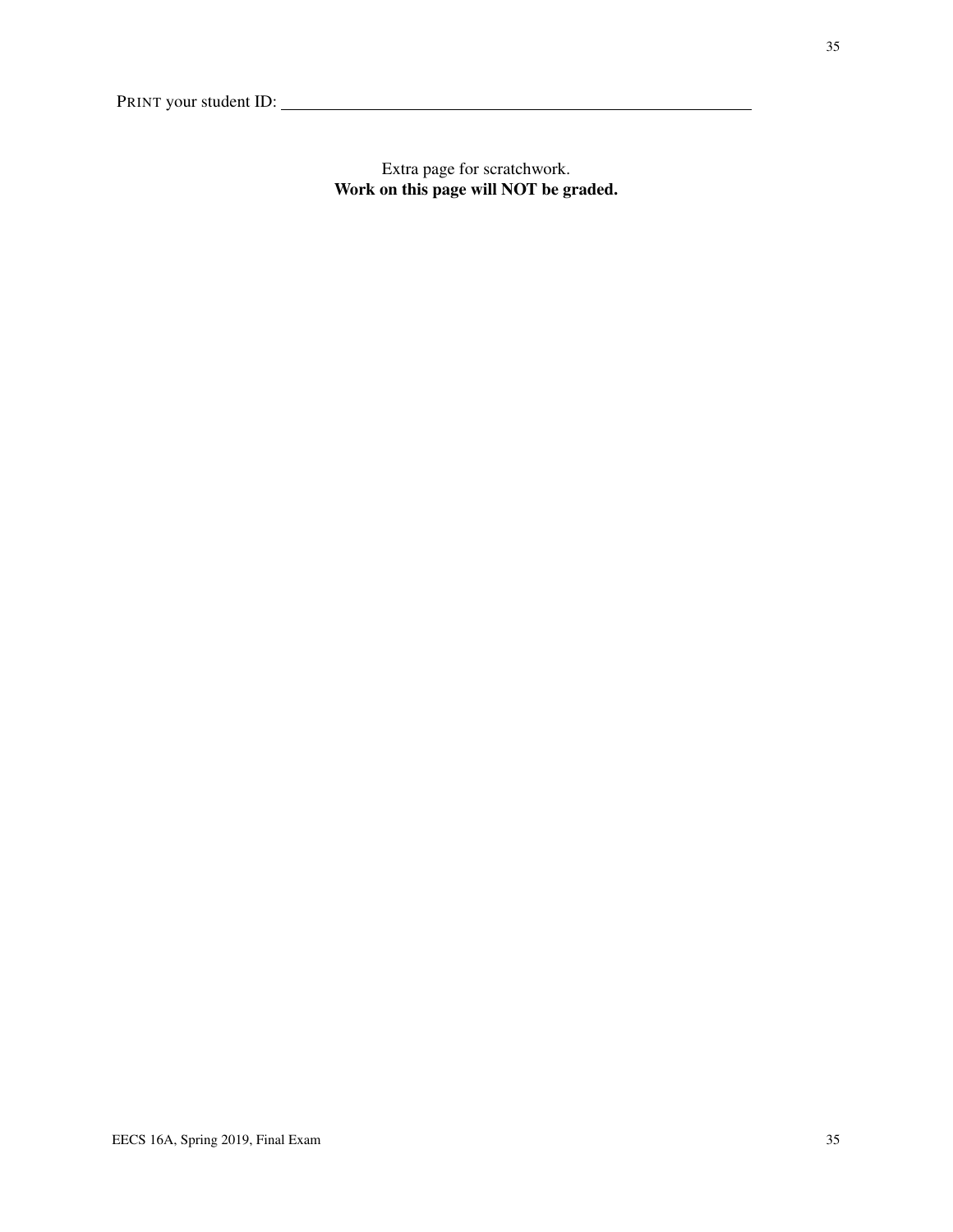#### 10. Pineapple Pioneers: Part 2 (30 points)

Earlier in the exam, Nick and Linda tried to grow a pineapple plant outside Cory Hall, but found the environment to be too difficult to grow anything in. To increase their yield, they decide to ask Ryan for suggestions. He suggests that they move their operation to South America where the environment is better. Since it's so far away, Nick and Linda decide to monitor the plant wirelessly by sending data from various sensors with an antenna.

Back in Berkeley, with the help of Ryan, they come up with the following setup to retrieve the information and process it. The first device is an antenna, which you don't need to understand for this problem.

*Note: m (milli) is* 10−<sup>3</sup> *and n (nano) is* 10−<sup>9</sup> *.*



Figure 10.1: Receiver block diagram

Unfortunately, the best the trio can come up with is a block diagram, and they need your help implementing these blocks.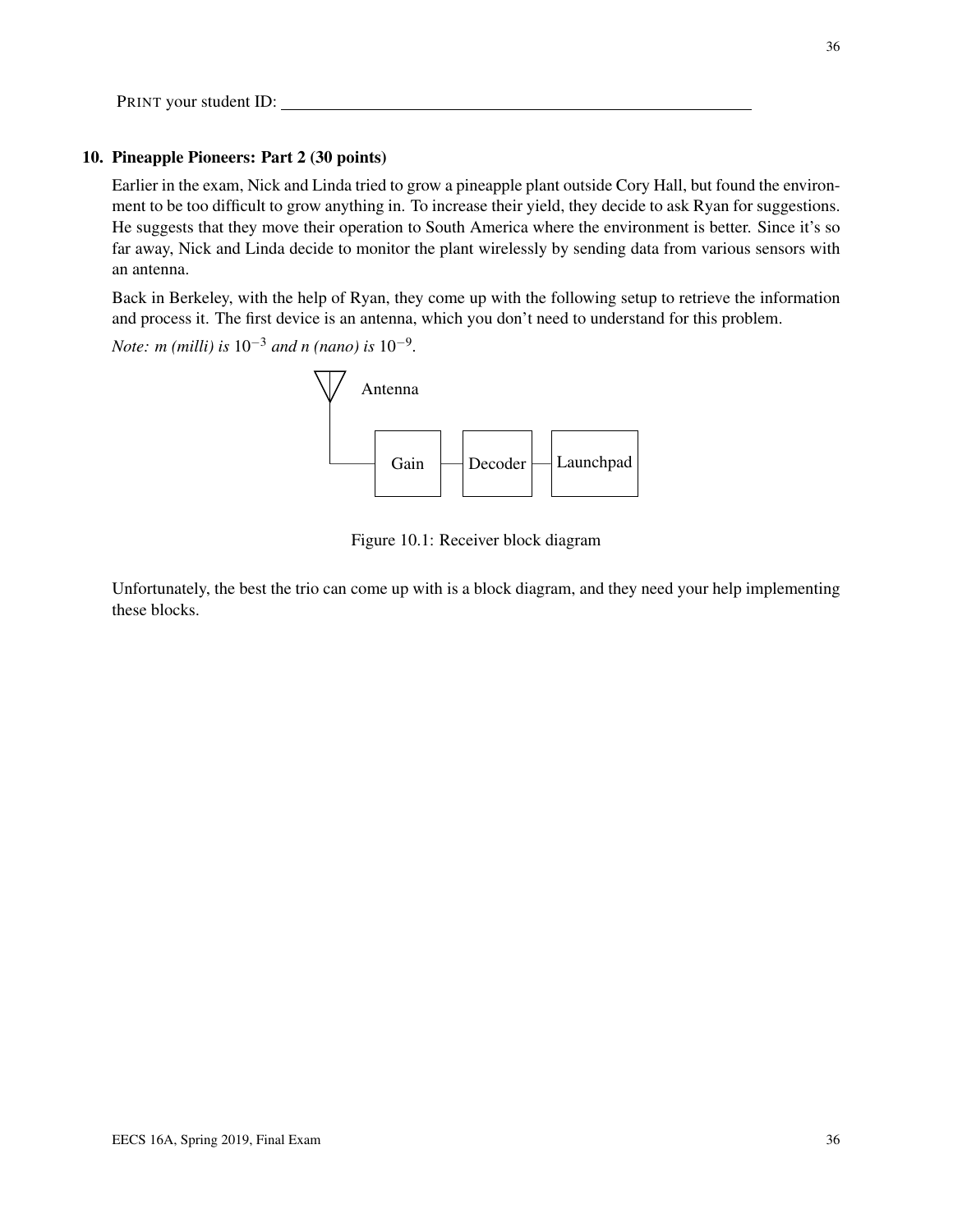37

(a) (4 points) Let's first start by looking at the antenna. The Thevenin equivalent of the antenna is shown in Figure ??.



Figure 10.2: Antenna Thevenin equivalent

The resistance of the load attached to the antenna is very important for many reasons. One reason is to maximize power transfer. If we were to attach a load resistor  $R_L$  to the open port on this circuit, what should the resistance be to have maximum power dissipated in *RL*? Justify your answer.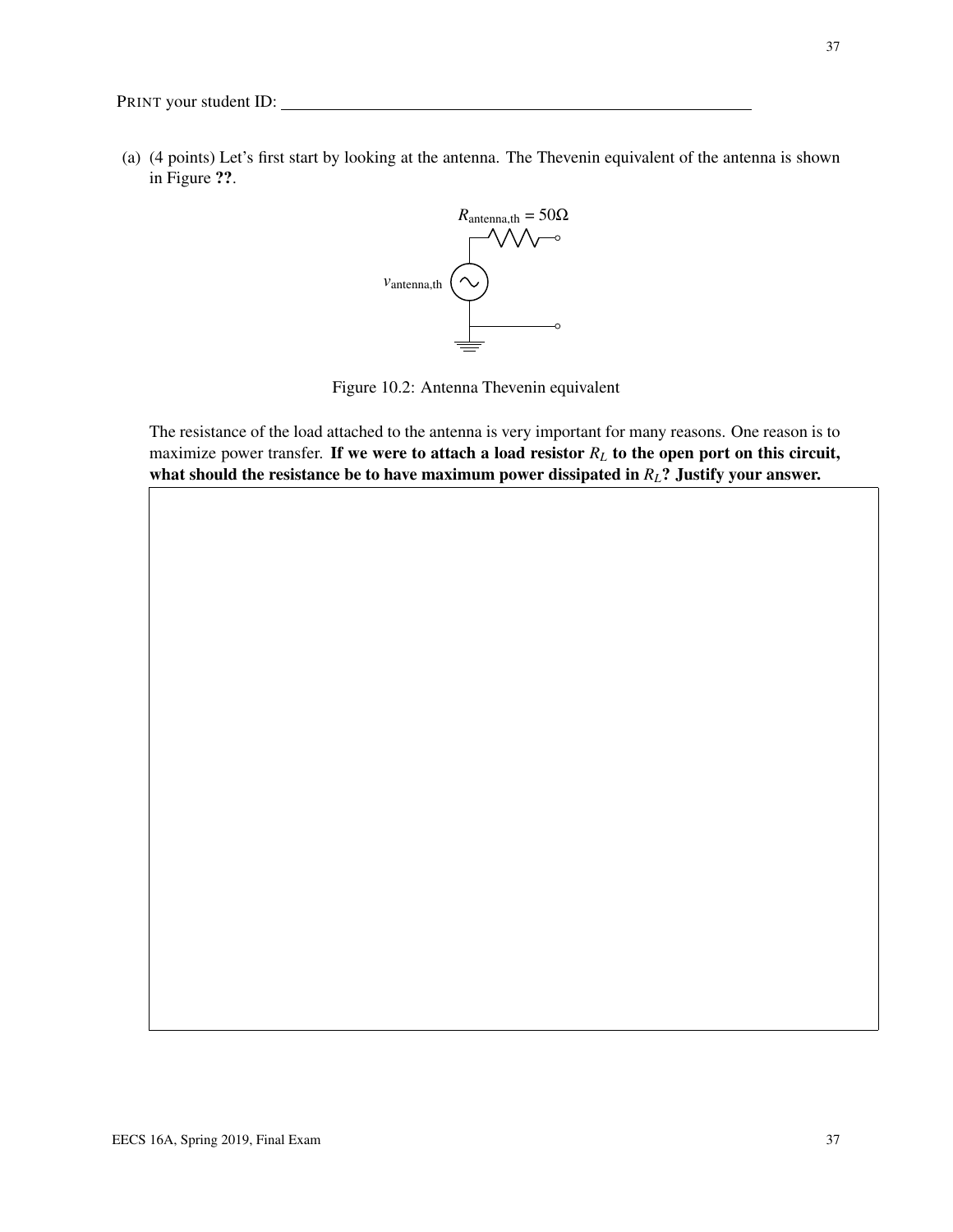(b) (4 points) Let's now look at the "Gain" block. The signal will be significantly weakened when traveling through the air, so we need to apply gain to what comes out of the antenna or our Launchpad won't be able to tell what any of the data means. Ryan, Nick, and Linda ask their local wireless experts for a suggestion, and they suggest the following circuit:



They claim that you can make this circuit "look like" whatever resistance you want. To test their theory, find the Thevenin resistance with respect to the port  $v_{in,1}$ .

*Hint: use the Vtest*/*Itest method.*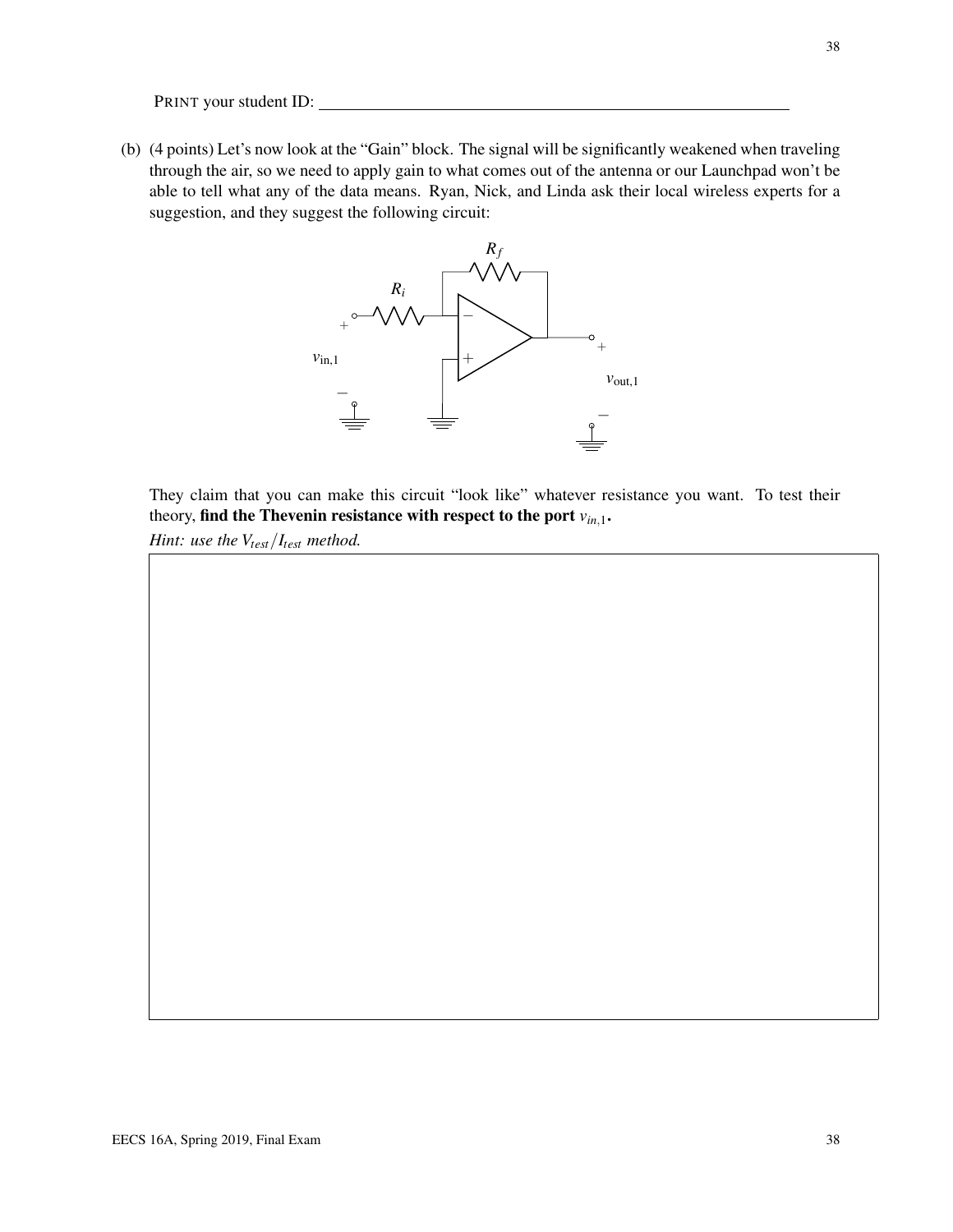(c) (4 points) We now want to finish this circuit. Suppose that we need an overall gain with a magnitude of 1000 (i.e.  $\frac{v_{out,1}}{v_{antenna}}$  $\frac{v_{out,1}}{v_{antenna,th}}$  = 1000). Choose values of  $R_f$  and  $R_i$  for the circuit in (b) to achieve the required gain and to have a Thevenin resistance at *vin*,<sup>1</sup> for maximum power.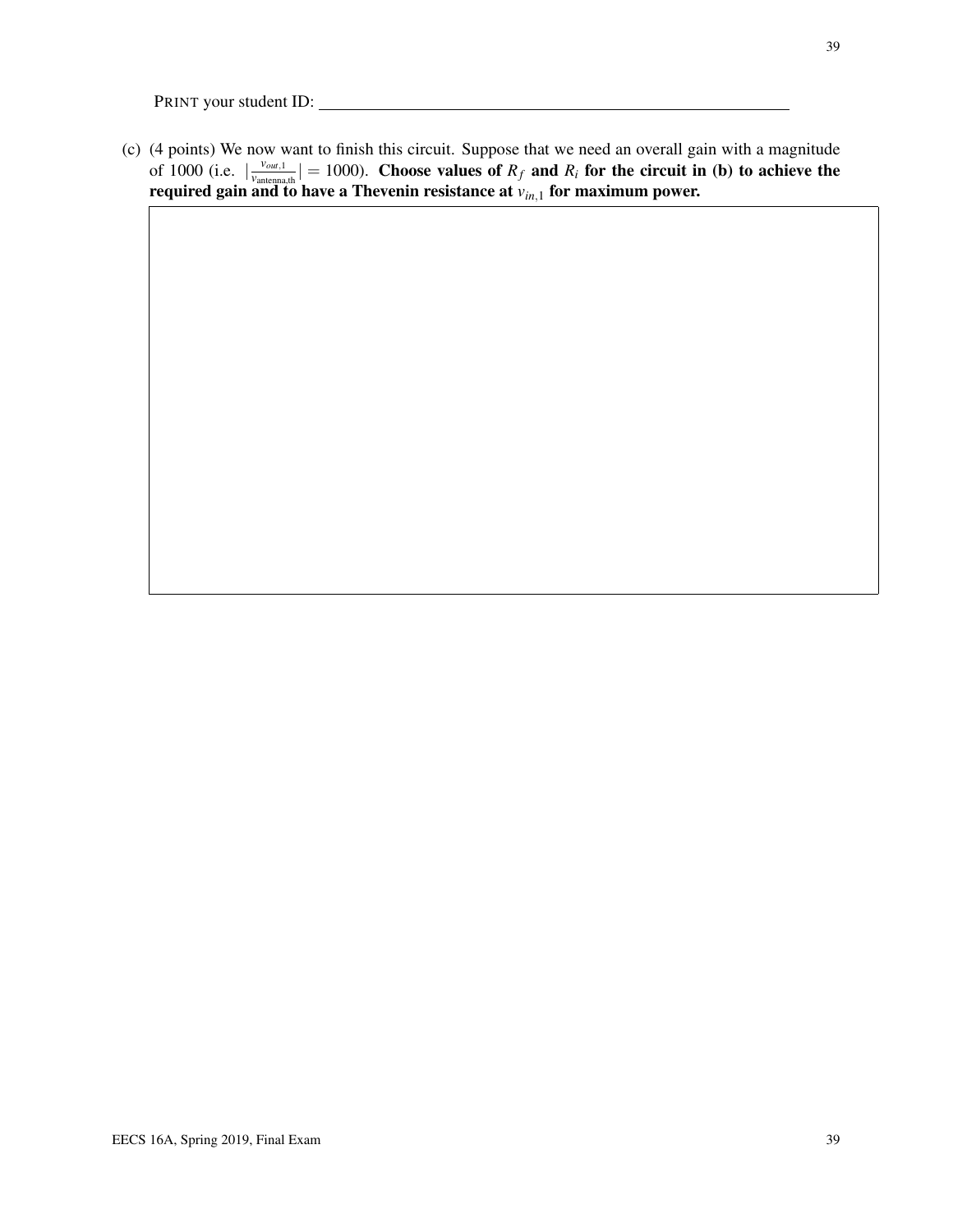(d) (8 points) Now that we have a signal with a large amplitude, we need to decode it. The trio decides to use FM (like the radios in cars) to send the data, and now they have to decode it. FM is quite complicated, so they enlist EE123 students for help. The EE123 students will do most of the work if Nick, Ryan, and Linda can do one thing first. FM is encoded in such a way that you need to take the derivative of the signal to extract the information. The trio asks Professor Stojanovic for help and he suggests the following circuit:



Let's analyze it in steps.

i. (2 points) Write the KCL expression at node  $u_2$  in terms of  $I_1, I_2$  and  $I_3$  only.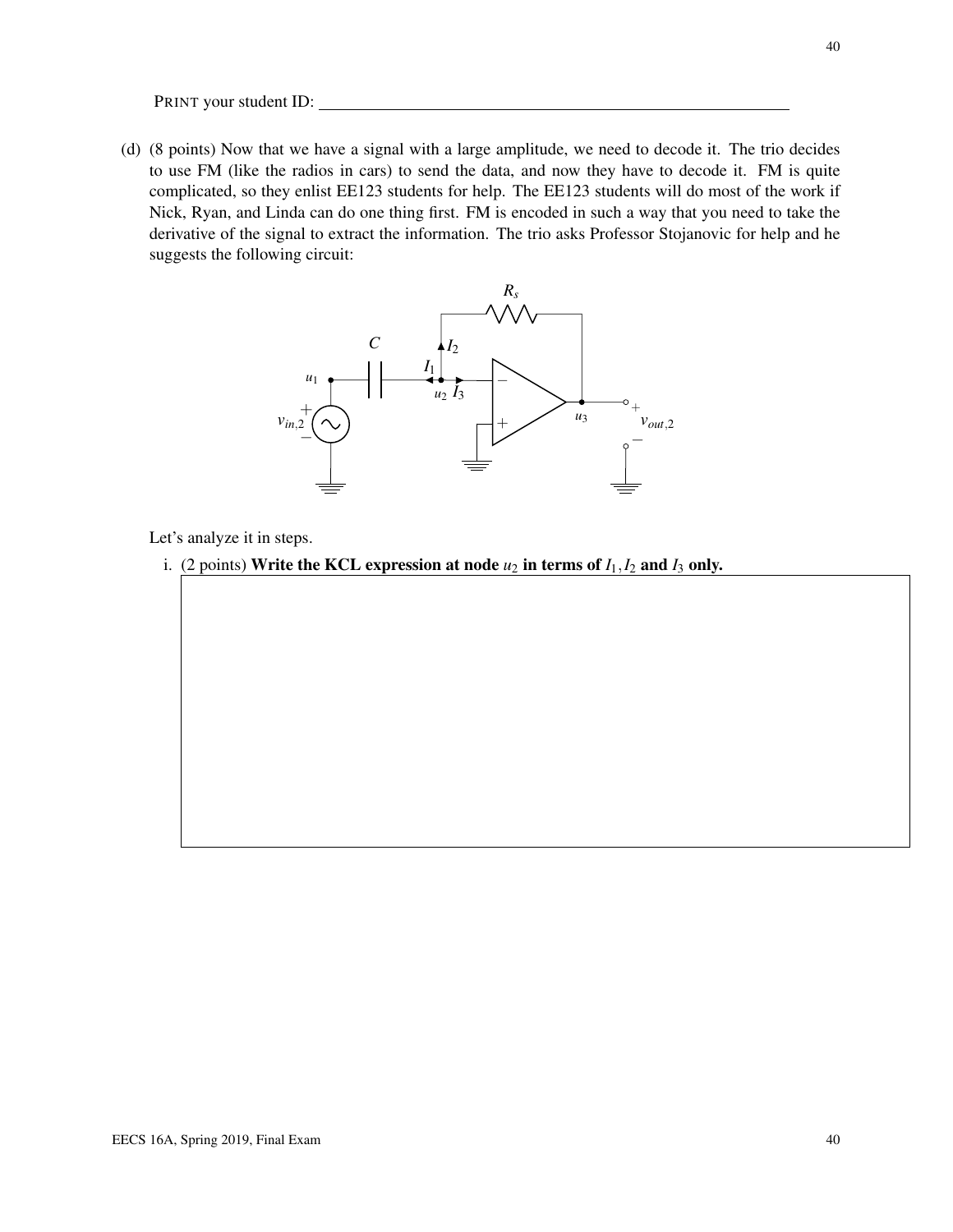ii. (6 points) Substitute IV relationships for the components and apply the Golden Rules. Solve for  $v_{out,2}$  as a function of *R*, *C* and  $v_{in,2}$ . You may assume negative feedback.

(e) (6 points) Unfortunately, the above circuit also scales our output by some factor. We want an output that is exactly  $v_{out} = 1$  s  $\times \frac{dv_{in,2}}{dt}$ . Note that the scaling factor must have units of time for the expression to work out. **Design a circuit whose input is**  $v_{out,2}$  **from (d) and produces an output**  $v_{out}=1$  s  $\times \frac{dv_{in,2}}{dt}$ . You may use one op amp and two resistors. The resistors must be given values in terms of *C* and *R<sup>s</sup>* from part (d).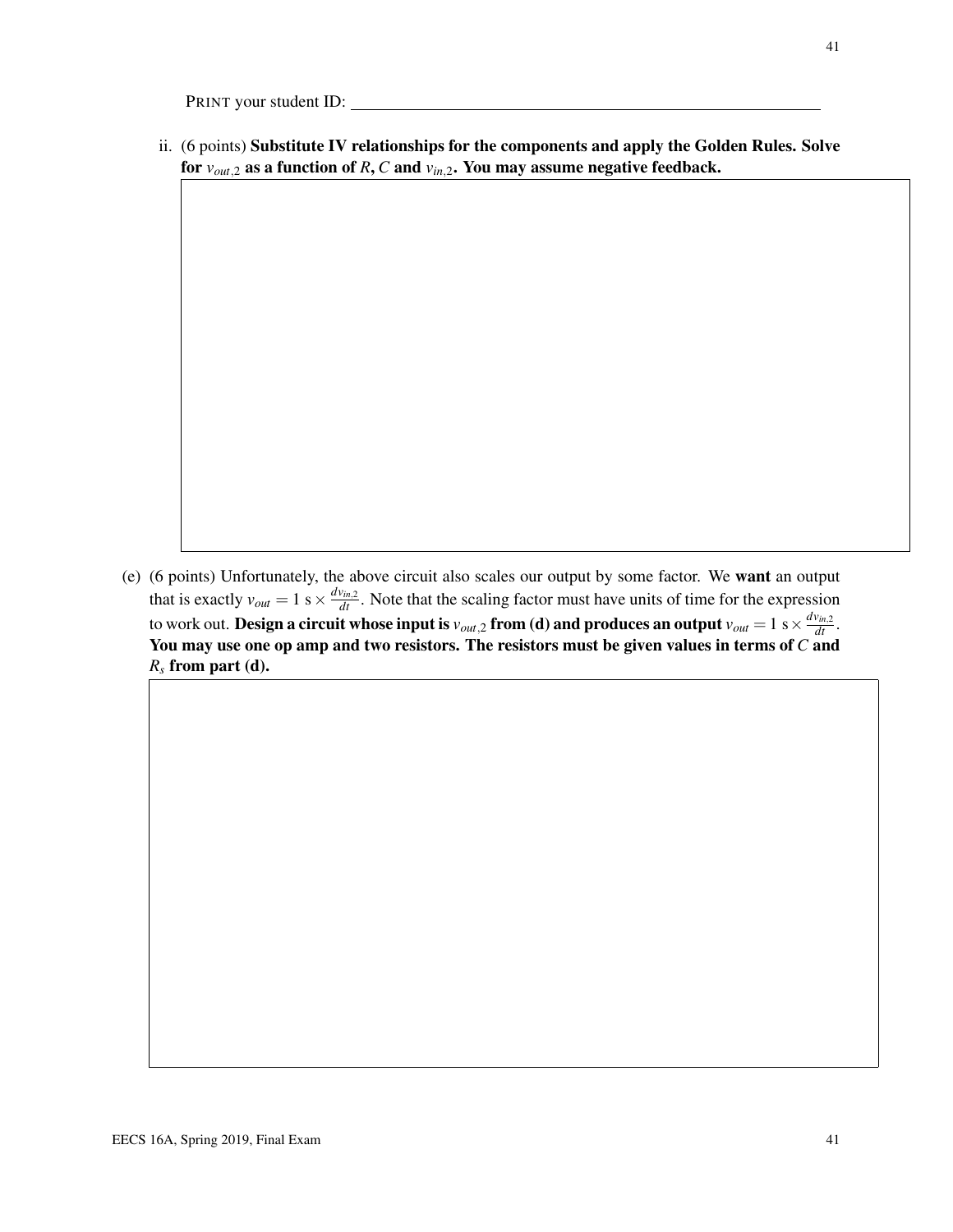(f) (4 points) Now assume that every block in the diagram (repeated below) has been perfectly implemented.



Figure 10.3: Receiver block diagram, repeated

Regardless of your previous answers, assume that Gain =  $-1000$  and the decoder output is  $v_{out}$  = 1 ns  $\times \frac{dv_{in}}{dt}$  (nanoseconds because of the time scale of the graph). You are given the input from the antenna as a function of time below. On the empty graph, plot the output of the entire receiver (the output of part (e), the decoder).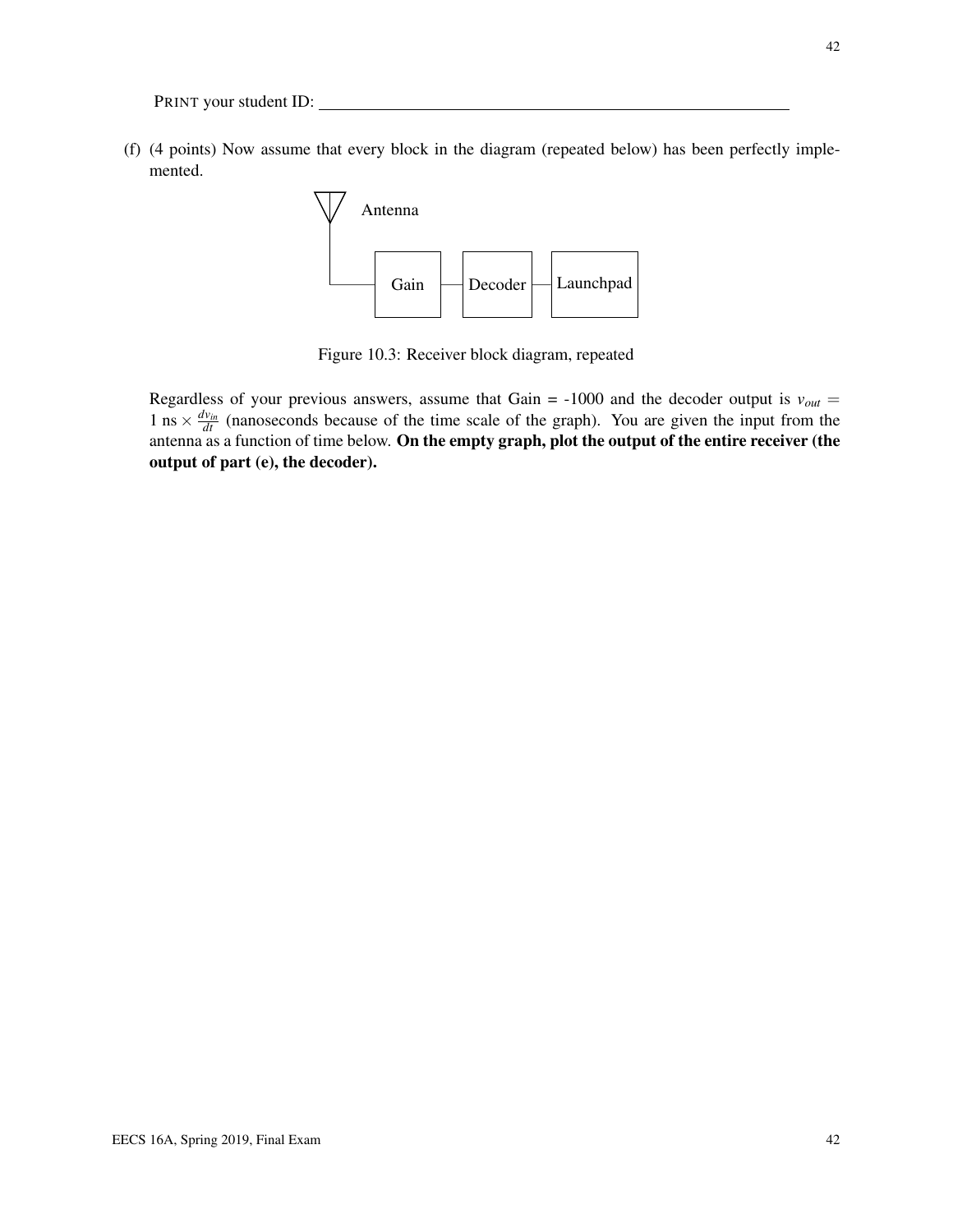*Note: pay attention to the scales on the graphs.*

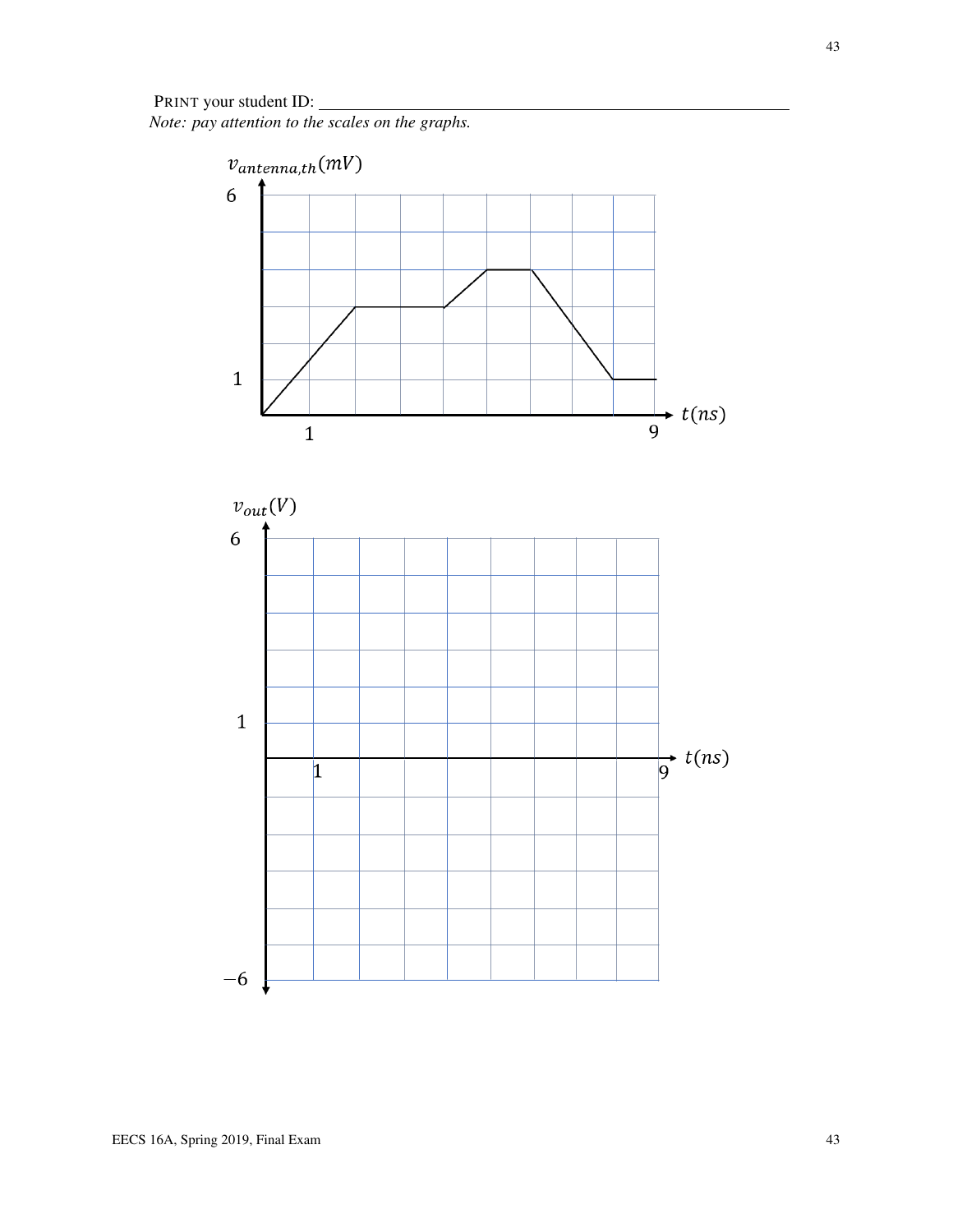Extra page for scratchwork. Work on this page will NOT be graded.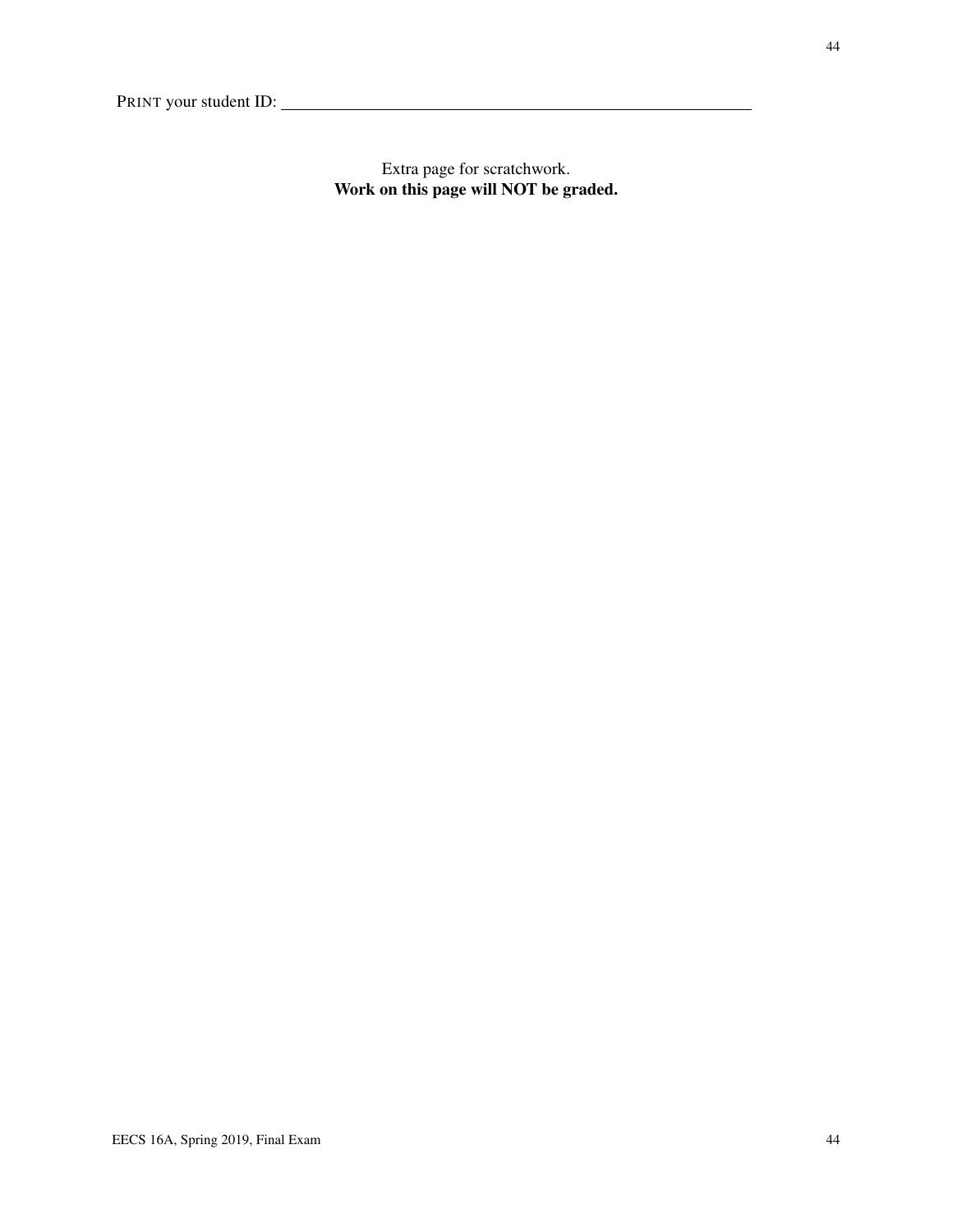## Doodle page!

Draw us something if you want or give us suggestions, compliments, or complaints. You can also use this page to report anything suspicious that you might have noticed.